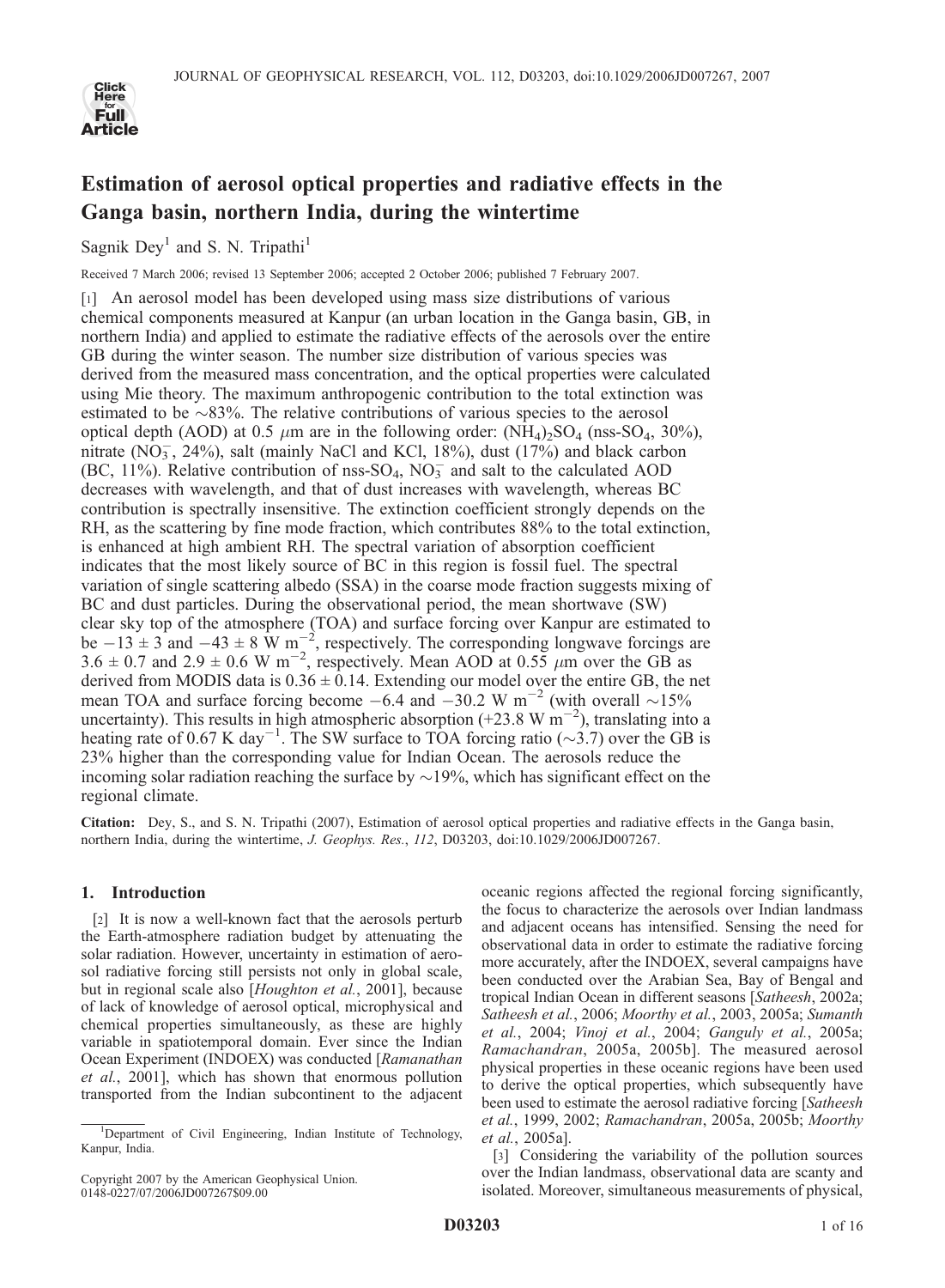

Figure 1. Composite AOD at 0.55  $\mu$ m wavelength over India as observed by Moderate Imaging Spectroradiometer on board Terra satellite during the campaign period. The locations of Kanpur (K) and the other major cities in the GB Delhi (D), Agra (A), Allahabad (Al), Varanasi (V), Patna (P), and Kolkata (C) are marked. The salient feature is an aerosol pool  $(AOD_{0.55} > 0.5$  indicated by lighter shading) existing over the entire central Ganga basin (GB) stretching from Delhi to Kolkata.

optical and chemical properties, which together are essential in understanding the role of aerosols in climate change, are practically nonexistent. Very few studies on the measurements of aerosol parameters and estimation of radiative forcing over the Indian subcontinent exist in the literature [Moorthy et al., 2005b; Ramanathan and Ramana, 2005; Pandithurai et al., 2004; Babu and Moorthy, 2002; Babu et al., 2002]. Reddy and Venkataraman [2000] used fuel consumption data of 1990 in regional scale to build a  $PM_{2.5}$  emission inventory and subsequently using a box model, predicted the optical and radiative effects of the anthropogenic aerosols over India. However, their analysis was restricted for the fine mode fraction only. Their estimates were based on the average of whole India; for example, maximum AOD calculated was 0.19, which is far less than the values observed in the Ganga basin (GB,  $22-32^{\circ}$ N,  $74-90^{\circ}$ E). Nonetheless, their results showed the need for development of more region-specific models, which can be used to minimize the uncertainty in the global models.

[4] In this context, land campaigns were initiated by Indian Space Research Organization Geosphere Biosphere Program (ISRO-GBP) in the southern India [Moorthy et al., 2005b] during the winter season (February –March) of 2004. During December 2004 to January 2005, the campaign was conducted in the northern India with special attention to the GB. Detailed measurements of several

aerosol parameters and size-segregated chemical composition of aerosols were performed in seven major locations in the GB. Kanpur (Figure 1) is one location, where simultaneously optical, physical and chemical measurements were conducted. The observational data were then used to estimate aerosol optical and radiative properties, which could be representative of the GB for the winter season, when the pollutants are being transported from the Indian mainland to the adjacent oceanic regions.

[5] In this paper, we report the salient features of our model, which assesses the relative contribution of different species to the scattering and absorption of solar radiation. The effect of humidity on the observed optical properties is also investigated. Finally, the radiative forcing was estimated and its implications and applicability to the GB are discussed. Earlier, comparative study between MODIS and AERONET-derived aerosol optical depth (AOD) over Kanpur by Tripathi et al. [2005a] indicated the need to modify the existing algorithm of MODIS during the dust-loading periods. Similarly, this study along with the AERONET measurements will provide better estimate of the anthropogenic influence of the aerosols in the GB.

#### 2. Background

[6] GB, with more than 500 million population, is one of the most polluted regions in the world, where strong urban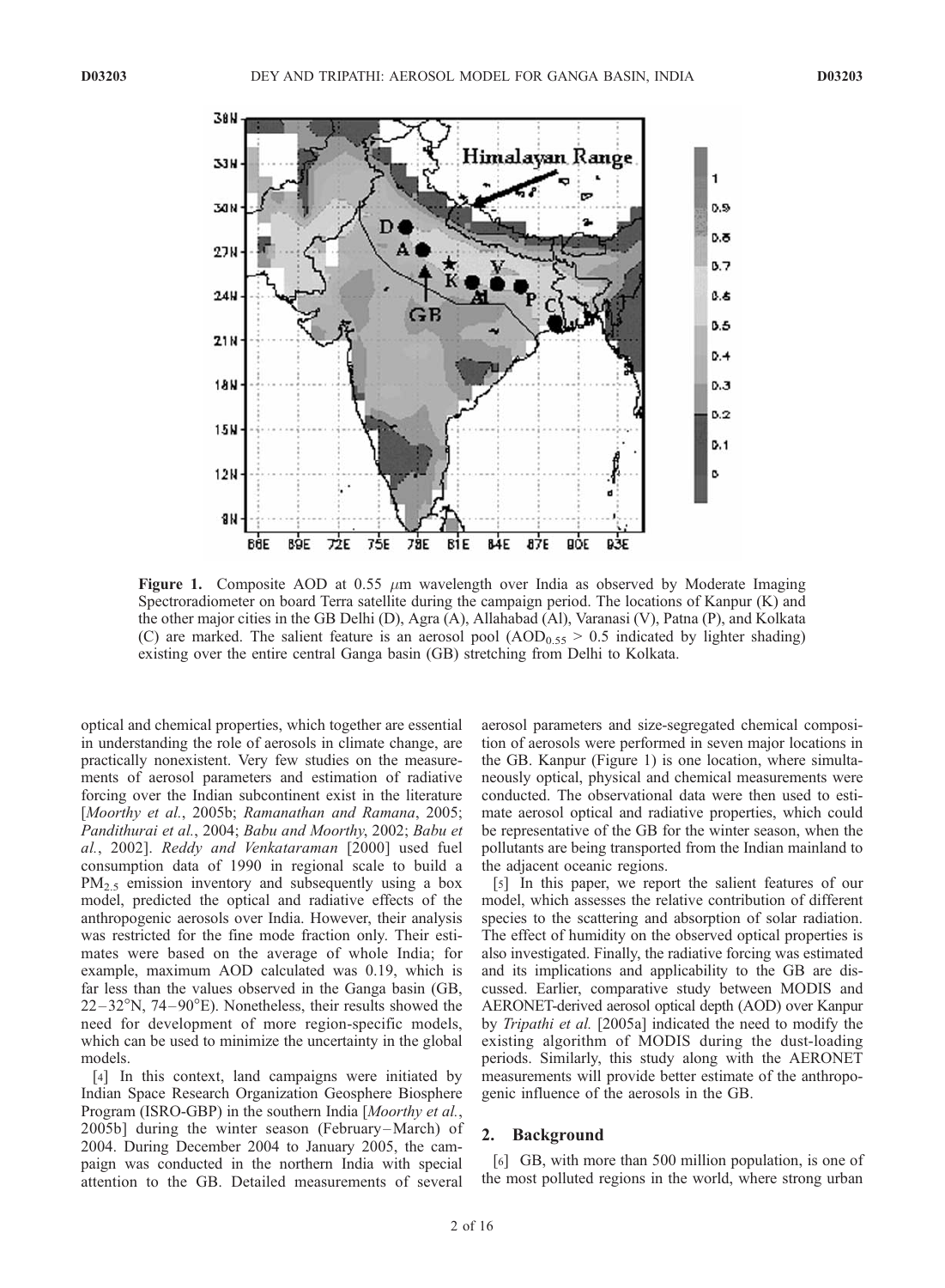

Figure 2. Regional wind vector at 925 hPa during December 2004 to January 2005 as derived from NCEP data.

haze contributes to regional atmospheric brown clouds [Ramanathan and Ramana, 2005]. The locations of the measurement site (Kanpur) and other major cities in GB are shown in Figure 1 on a background map of AOD at  $0.55 \mu m$  derived from MODIS data averaged for December 2004 to January 2005. It is clear from the satellite data that during this time of the year, an elevated aerosol layer  $(AOD > 0.5)$  persists over the entire GB. Recently, several studies have reported high AOD over the GB during the winter season as observed from both satellite data [Girolamo et al., 2004; Jethva et al., 2005] and ground-based measurements [Dey et al., 2004, 2005; Singh et al., 2004]. However, the relative contribution of scattering and absorbing species to the observed optical depth, the state of mixing of different components, the nature of hygroscopic growth of the particles, the radiative forcing efficiency are still not known in detail because of lack of collocated data of physical, chemical and optical properties.

[7] So far, information on aerosol chemical composition and size distribution in GB is only available for Delhi  $(28.67^{\circ}N, 77.21^{\circ}E)$ , Agra  $(27.19^{\circ}N, 78.01^{\circ}E)$  and Kanpur  $(26.47^{\circ}N$  and  $80.33^{\circ}E$ ) during the wintertime. In Agra, sizesegregated aerosol chemical composition was analyzed during the monsoon (July-September) season [Parmar et al., 2001], whereas during the winter, only size distribution is available [Chate and Pranesha, 2004]. Even in Delhi, only particle number concentration is measured. The meteorological conditions during the monsoon and winter season are quite different in the GB, so the aerosol speciation in the

monsoon season cannot be a representative of the wintertime. Hence we have used the chemical composition data of Kanpur measured during ISRO-GBP land campaign II as the basic input of our model.

[8] The sampling location in Kanpur was Indian Institute of Technology Kanpur (IITK) campus, which is  $\sim 16$  km away from the city center in the upwind side. The regional wind as derived from NCEP data is mainly northerly (Figure 2), however the local surface wind varied from northwesterly to southwesterly [Tripathi et al., 2006]. Very low wind speed (calm condition in  $\sim$ 48% time) along with shallow boundary layer height (as inferred from balloonsonde data [Tripathi et al., 2005b]) lead to poor dispersal of the boundary layer aerosols. Although, the winter season in the Indian subcontinent is termed as ''dry winter,'' because of the western disturbances leading to strong haze and fog mainly in the GB, the relative humidity (RH) soars above 75% during the nighttime and the early morning. During the hazy and foggy days, RH remains high ( $>60\%$ ) throughout the day. However, in the clear days, RH dips down to 40% during the noontime. Hence RH plays an important role in changing the optical properties of aerosol through growth of the hygroscopic components. During the campaign, black carbon (BC) concentration was measured using an Aethalometer (model AE-18, Magee Scientific Inc., USA) both at the surface [Tripathi et al., 2005c] and in the vertical column [Tripathi et al., 2005b]. BC mass fraction,  $F_{BC}$  $(\sim 10\%)$  was higher during December 2004 than that observed during INDOEX [Satheesh et al., 1999] and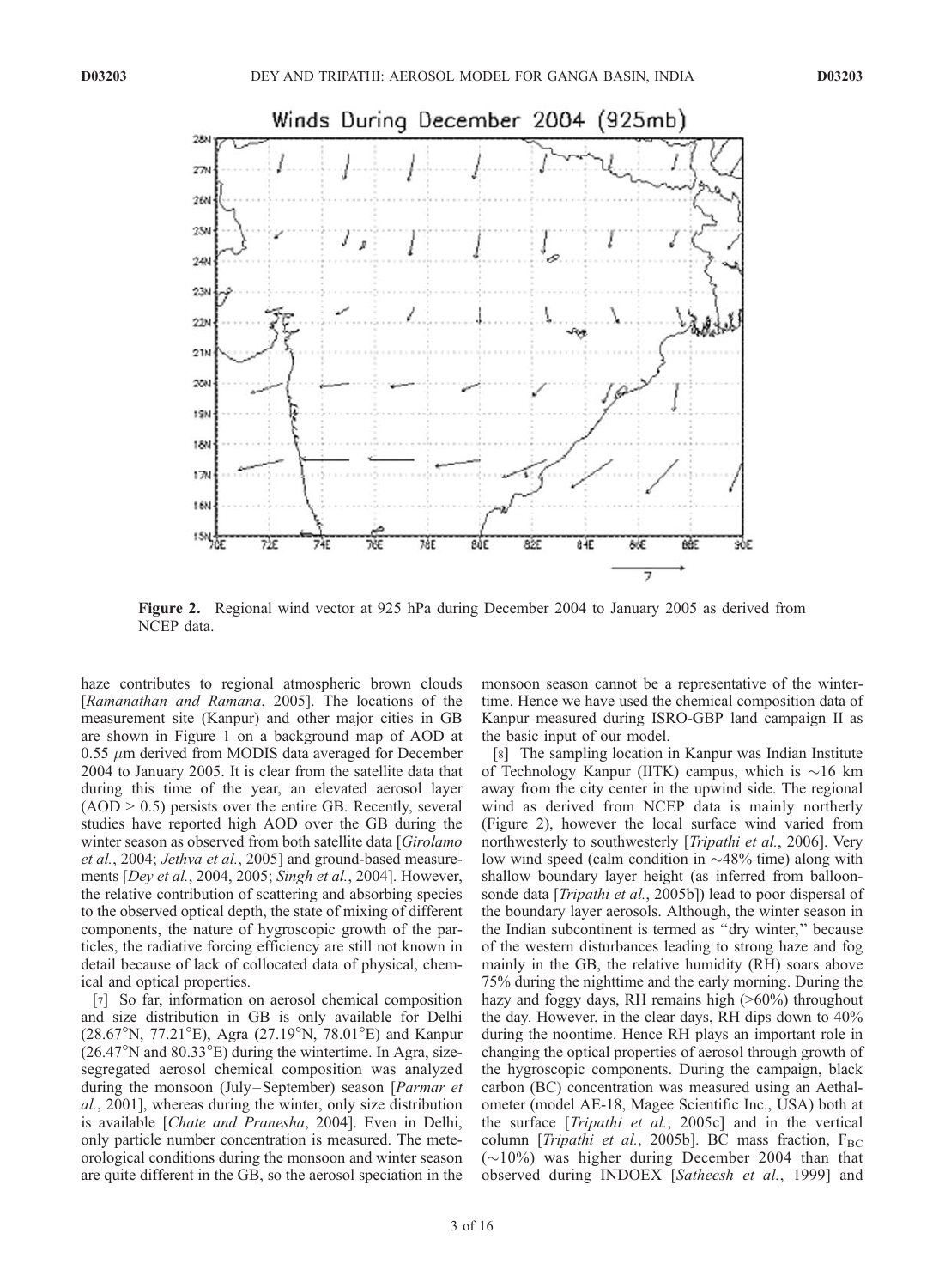| Species         | Minimum     | Maximum     | Mean                                |
|-----------------|-------------|-------------|-------------------------------------|
| BC.             | 5.3         | 20.9        | $12 \pm 5.4$                        |
| $nss-SO4$       | 21.4, 5.48  | 53.6, 15.22 | $34.04 \pm 11.55$ , $8.84 \pm 3.89$ |
| NO <sub>3</sub> | 14.95, 2.84 | 44.27, 10.2 | $26.82 \pm 10.17$ , $5.93 \pm 2.28$ |
| Salt            | 6.61, 0.9   | 14.4, 2.73  | $11.24 \pm 2.43$ , $1.68 \pm 0.6$   |
| Dust            | 0.7, 2.25   | 2.07, 8.125 | $1.09 \pm 0.44$ , $5.46 \pm 1.7$    |

Table 1. Aerosol Mass in the Fine and Coarse Mode Fractions During the Observation Period<sup>a</sup>

<sup>a</sup>Unit is  $\mu$ g m<sup>-3</sup>. The first value is for fine mode fraction, and the second value is for the coarse mode fraction.

corresponds to TOA and surface forcing of  $+9 \pm 3$  and  $-62 \pm 23$  W m<sup>-2</sup> [*Tripathi et al.*, 2005c]. However, the net radiative forcing for the composite aerosol can be obtained from the detailed chemical measurements, which are presented in the following sections.

## 3. Experimental Setup and Methodology

#### 3.1. Measurements and Data

[9] Extensive measurements of aerosol parameters (physical, chemical and optical) were carried out on a roof top in IITK campus during December 2004 to January 2005 as part of ISRO-GBP land campaign II. Aerosol optical properties were measured by CIMEL Sun photometer deployed in IITK under AERONET program, whereas composite aerosol mass and number size distributions were measured using a quartzcrystal microbalance and optical particle counter, respectively (for more detailed description of the objectives and protocol of the measurements, visit http://www.isro.org/gbp/ campaign.htm). For chemical characterization, aerosol samples were collected using a four-stage (the size ranges: particle diameter,  $D_P < 0.49 \mu m$ ,  $0.49 < D_P < 0.95 \mu m$ ,  $0.95 < D<sub>P</sub> < 3 \mu m$  and  $3 < D<sub>P</sub> < 10 \mu m$  in the four stages, respectively) Cascade impactor (Pacwill Tisch Environmental, USA) sampler, at a flow rate of 1.13  $\text{m}^3$  min<sup>-1</sup>. Quartz substrates (Tisch Environmental, USA) were used in all stages except in 1st stage, in which Whatmann GF/A filter papers of size  $8'' * 10''$  were used. The water-soluble and acid-soluble ion concentrations in fine (first two stages) and coarse (last two stages) were measured by Metrohm 761 Compact Ionic Chromatograph (IC) and Varian SpectrAA 220FS Atomic Absorption Spectroscopy.  $NH<sub>4</sub><sup>+</sup>$  ion was analyzed by Indophenol blue method using Varian UV spectrophotometer [Tare et al., 2006].

[10] Size-segregated chemical data were analyzed for 12 days between 25 December 2004 and 7 January 2005 to calculate mass and number size distribution of each species. During this period, AERONET measurements coincide with the in situ measurements for 9 days, which allow us to compare our results with the AERONET data to assess the validity of our model. It should be noted, however, that our model is based on the real-time chemical measurements, whereas the AERONET retrievals [Holben et al., 2001; Dubovik and King, 2000] are based on inverse modeling of the radiance reaching the surface.

#### 3.2. Model Description

[11] From the chemical composition analyzed in Kanpur during land campaign II and in Agra during the monsoon season, it is evident that BC,  $(NH4)_2SO_4$  (nss-SO<sub>4</sub>), nitrate  $(NO<sub>3</sub><sup>-</sup>)$ , dust and K<sup>+</sup>, Na<sup>+</sup>, Cl<sup>-</sup> (summed together and hereafter referred as salt) are the dominant aerosol components in the GB. Dust here is considered as either local soil-derived or industrial emission (mainly fly ash) and transported from far distances and estimated from the acid-soluble ion concentrations. The maximum, minimum and the mean values of the mass of each species in the fine and coarse mode fraction are listed in Table 1.

#### 3.2.1. Aerosol Size Distribution

[12] The mass size distribution of all the species except BC as obtained from the in situ chemical data was fitted with bimodal log normal function according to the equation:

$$
\frac{dM}{d\log r} = \sum_{i=1}^{n} \frac{M_i}{\sqrt{2\Pi} \log \sigma_i} \exp\left[ \left( \frac{\log r - \log R_{m(h)i}}{\log \sigma_i} \right)^2 \right].
$$
 (1)

The microphysical parameters, mass mode radius at the ambient relative humidity  $(R_{m (h),i})$  and geometric standard deviation  $(\sigma_i)$  of each individual species, in each mode *i*, determined from the distribution were then used to calculate number mode radius,  $R_{n(h), i}$  by the relation [*Mallet et al.*, 2004]:

$$
log(R_{n(h),i}) = log(R_{m(h),i}) - 3(log \sigma_i)^2 ln 10,
$$
 (2)

because the number distribution is required for calculation of optical properties using Mie theory. Here, it should be noted that  $\sigma_i$  remains same for both mass and number size distributions. As we do not have the in situ BC size spectra, we used the  $\sigma_i$  and R<sub>n (h),i</sub> values reported in OPAC model of Hess et al. [1998] for the same. The number size distribution parameters ( $\mathbb{R}_{n}$  (h), and  $\sigma_i$ ) for each species during each observational day are listed in Table 2. The



Figure 3. Mean number size distribution for each species during the observational period.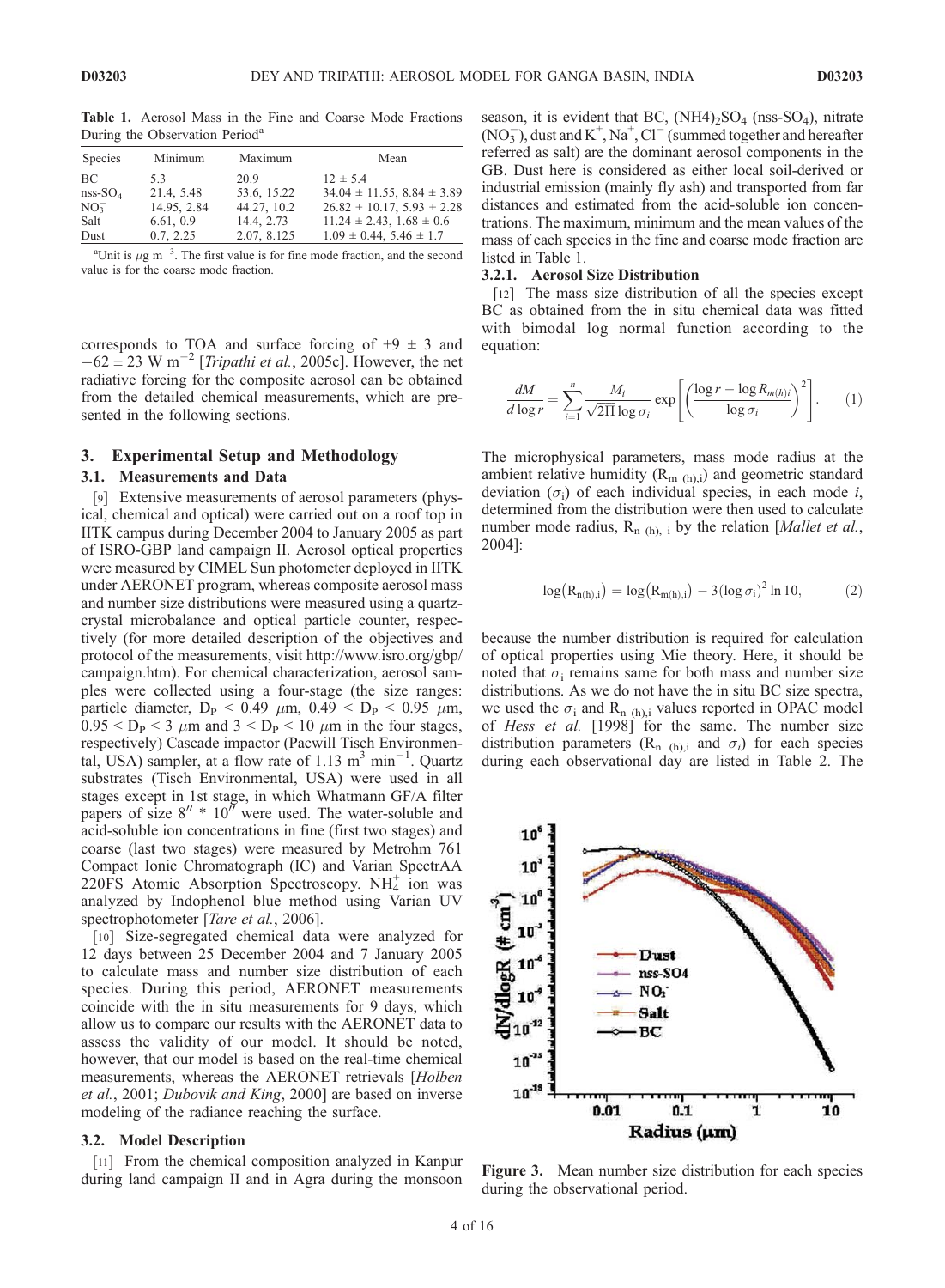**Table 2.** Microphysical Parameters ( $R_{\text{mod}(h)}$ ,  $\sigma$ ) and Number Concentration (N) in Fine and Coarse Mode for Different Aerosol Species at Kanpur During the Campaign Period<sup>a</sup>

|                          |               |               |             |               | Dates in December 2004 and January 2005 |                        |               |               |                 |               |                |             |                                     |
|--------------------------|---------------|---------------|-------------|---------------|-----------------------------------------|------------------------|---------------|---------------|-----------------|---------------|----------------|-------------|-------------------------------------|
| Mode                     | 25 (93)       | 26(74)        | 27(67)      | 30(69)        | 31(71)                                  | 1(83)                  | 2(84)         | 3(88)         | 4(77)           | 5(70)         | 6(75)          | 7(73)       | Mean                                |
|                          |               |               |             |               |                                         | $nss$ -SO <sub>4</sub> |               |               |                 |               |                |             |                                     |
| Fine                     |               |               |             |               |                                         |                        |               |               |                 |               |                |             |                                     |
| $R_{mod(h)}$             | 0.043         | 0.026         | 0.03        | 0.026         | 0.039                                   | 0.041                  | 0.042         | 0.044         | 0.03            | 0.032         | 0.036          | 0.039       | $0.036 \pm 0.01$                    |
| $\sigma$                 | 1.7           | 1.86          | 1.81        | 1.86          | 1.72                                    | 1.71                   | 1.71          | 1.68          | 1.81            | 1.79          | 1.75           | 1.71        | $1.76 \pm 0.06$                     |
| $N$ (*10)                | 2745          | 3822          | 3730        | 4390          | 4248                                    | 3607                   | 3519          | 2280          | 2700            | 3675          | 3085           | 2502        | 3358.58                             |
| Coarse                   |               |               |             |               |                                         |                        |               |               |                 |               |                |             |                                     |
| $R_{mod(h)}$             | 0.076         | 0.105<br>2.05 | 0.105       | 0.111         | 0.091<br>2.13                           | 0.063                  | 0.07          | 0.053         | 0.135           | 0.162         | 0.125          | 0.105       | $0.1 \pm 0.03$                      |
| $\sigma$<br>$\mathbf N$  | 2.19<br>2160  | 420           | 2.05<br>690 | 2.07<br>325   | 895                                     | 2.27<br>2600           | 2.2<br>2750   | 2.31<br>3340  | 1.96<br>325     | 1.9<br>214    | 1.99<br>360    | 2.07<br>440 | $2.1 \pm 0.12$<br>1209.9            |
|                          |               |               |             |               |                                         |                        |               |               |                 |               |                |             |                                     |
|                          |               |               |             |               |                                         | $NO_3^-$               |               |               |                 |               |                |             |                                     |
| Fine                     |               |               |             |               |                                         |                        |               |               |                 |               |                |             |                                     |
| $R_{mod(h)}$             | 0.046         | 0.025         | 0.027       | 0.028         | 0.038                                   | 0.041                  | 0.042         | 0.044         | 0.032           | 0.032         | 0.036          | 0.036       | $0.036 \pm 0.01$                    |
| $\sigma$                 | 1.67          | 1.86          | 1.84        | 1.79          | 1.73                                    | 1.7                    | 1.69          | 1.69          | 1.78            | 1.78          | 1.74           | 1.75        | $1.75 \pm 0.06$                     |
| $N$ (*10)                | 1532          | 3213          | 3369        | 2934          | 3603                                    | 2919                   | 2765          | 1716          | 1667            | 3099          | 2751           | 2388        | 2663                                |
| Coarse                   |               | 0.207         | 0.134       |               | 0.196                                   | 0.154                  |               | 0.134         | 0.193           |               | 0.168          | 0.162       |                                     |
| $R_{mod(h)}$<br>$\sigma$ | 0.15<br>1.96  | 1.85          | 1.99        | 0.168<br>1.92 | 1.85                                    | 1.94                   | 0.133<br>2.0  | 1.96          | 1.88            | 0.191<br>1.85 | 1.89           | 1.9         | $0.166 \pm 0.03$<br>$1.92 \pm 0.05$ |
| N                        | 208           | 400           | 200         | 152           | 155                                     | 285                    | 400           | 360           | 74              | 95            | 130            | 132         | 215.92                              |
|                          |               |               |             |               |                                         |                        |               |               |                 |               |                |             |                                     |
|                          |               |               |             |               |                                         | Dust                   |               |               |                 |               |                |             |                                     |
| Fine                     |               |               |             |               |                                         |                        |               |               |                 |               |                |             |                                     |
| $R_{mod(h)}$             | 0.037         | 0.021         | 0.04        | 0.027         | 0.038                                   | 0.036                  | 0.039         | 0.032         | 0.04            | 0.044         | 0.022          | 0.034       | $0.034 \pm 0.01$                    |
| $\sigma$<br>$\mathbf N$  | 1.74<br>254.4 | 1.94<br>1311  | 1.72<br>790 | 1.84          | 1.72<br>817                             | 1.76<br>386.3          | 1.71<br>367.6 | 1.78<br>533.3 | 1.72<br>546     | 1.68<br>444   | 1.91<br>1083.5 | 1.76<br>409 | $1.77 \pm 0.08$                     |
| Coarse                   |               |               |             | 882           |                                         |                        |               |               |                 |               |                |             | 652.01                              |
| $R_{mod(h)}$             | 0.284         | 0.284         | 0.345       | 0.329         | 0.379                                   | 0.319                  | 0.274         | 0.321         | 0.284           | 0.251         | 0.237          | 0.295       | $0.3 \pm 0.04$                      |
| $\sigma$                 | 1.77          | 1.77          | 1.66        | 1.69          | 1.67                                    | 1.71                   | 1.66          | 1.71          | 1.75            | 1.76          | 1.82           | 1.74        | $1.72 \pm 0.05$                     |
| N                        | 13.55         | 14            | 13          | 20.4          | 10.2                                    | 14.45                  | 59.5          | 5.6           | 25.7            | 40            | 25             | 11          | 21                                  |
|                          |               |               |             |               |                                         |                        |               |               |                 |               |                |             |                                     |
|                          |               |               |             |               |                                         | Salt                   |               |               |                 |               |                |             |                                     |
| Fine                     | 0.028         | 0.019         | 0.028       | 0.021         | 0.028                                   | 0.3                    | 0.3           | 0.034         | 0.022           | 0.043         | 0.024          | 0.027       | $0.028 \pm 0.01$                    |
| $R_{mod(h)}$<br>$\sigma$ | 1.81          | 1.9           | 1.83        | 1.88          | 1.83                                    | 1.8                    | 1.81          | 1.76          | 1.9             | 1.69          | 1.89           | 1.84        | $1.83 \pm 0.06$                     |
| $N$ (*10)                | 1820          | 3442          | 2205        | 3035          | 1921                                    | 1791                   | 1957          | 1453          | 1896            | 806           | 2250           | 1440        | 2001.25                             |
| Coarse                   |               |               |             |               |                                         |                        |               |               |                 |               |                |             |                                     |
| $R_{mod(h)}$             | 0.12          | 0.307         | 0.122       | 0.26          | 0.184                                   | 0.185                  | 0.152         | 0.131         | 0.252           | 0.187         | 0.156          | 0.171       | $0.186 \pm 0.06$                    |
| $\sigma$                 | 2.01          | 1.7           | 2.03        | 1.78          | 1.88                                    | 1.87                   | 1.94          | 1.98          | 1.77            | 1.89          | 1.94           | 1.91        | $1.89 \pm 0.1$                      |
| N                        | 142           | 10.2          | 77          | 11.7          | 42.5                                    | 56.8                   | 88            | 90            | 10.1            | 25.5          | 33.8           | 27          | 51.22                               |
|                          |               |               |             |               |                                         | BC                     |               |               |                 |               |                |             |                                     |
| $R_{mod(h)}$             |               |               |             |               |                                         |                        |               |               |                 |               |                |             | 0.0118                              |
| $\sigma$                 |               |               |             |               |                                         |                        |               |               |                 |               |                |             | 2.0                                 |
| $N$ (*10)                | 14300         | 6670          | 6368        | 10329         | 14329                                   | 16985                  | 20400         | 19553         | 5171            | 9754          | 10408          | 6462        | 11729.1                             |
| $\Omega$                 |               |               |             |               |                                         |                        |               |               | $\Delta$ $\sim$ |               |                |             |                                     |

 ${}^{a}R_{\text{mod}(h)}$  and  $\sigma$  represent mode radius at ambient humidity and the geometric standard deviation of the number size distribution. The corresponding RH for a day is listed in parentheses after that date. Note that number concentrations for BC and for nss-SO4, N, salt at the fine modes are listed as 1/10th of the original values.

corresponding mean (for all days)  $R_{m}$  (h), for nss-SO<sub>4</sub>, NO<sub>3</sub>, salt and dust in the fine and coarse modes are  $0.092 \pm$ 0.006 and  $0.5 \pm 0.04$ ,  $0.09 \pm 0.008$  and  $0.584 \pm 0.04$ ,  $0.082 \pm 0.008$  and  $0.607 \pm 0.07$ ,  $0.09 \pm 0.008$  and  $0.727 \pm 0.008$ 0.06, respectively. It is important to note here that the accumulation and coarse modes of a mass size distribution shift to the fine and accumulation modes, respectively of its corresponding number size distribution [Whitby, 1978]. The mean number size distribution for each species is depicted in Figure 3. All species except BC show bimodal distribution.

#### 3.2.2. Mixing State of Aerosols

[13] To build a comprehensive aerosol model, we assume the aerosol species to be mixed externally. The optical computations by Mie theory were performed using the Optical Properties of Aerosol and Cloud (OPAC) model [*Hess et al.*, 1998] at 0.35, 0.45, 0.5, 0.55, 0.65, 0.8, 0.9 and 1.025  $\mu$ m wavelengths. The extinction coefficient (b<sub>ext,i</sub>) and scattering coefficient  $(b_{\text{sea},i})$  of each species were computed at different RH (0, 50, 70, 80, 90 and 95%) to account for the humidification effect. The optical properties of BC and dust remain unchanged as they are considered nonhygroscopic in nature. Single scattering albedo (SSA,  $\omega_0$ ) and the asymmetry parameter  $(g)$  of the composite aerosol were then derived from the following relations:

$$
\omega_0 = \frac{\sum_{i} b_{ext,i} \omega_{0,i}}{\sum_{i} b_{ext,i}}
$$
(3)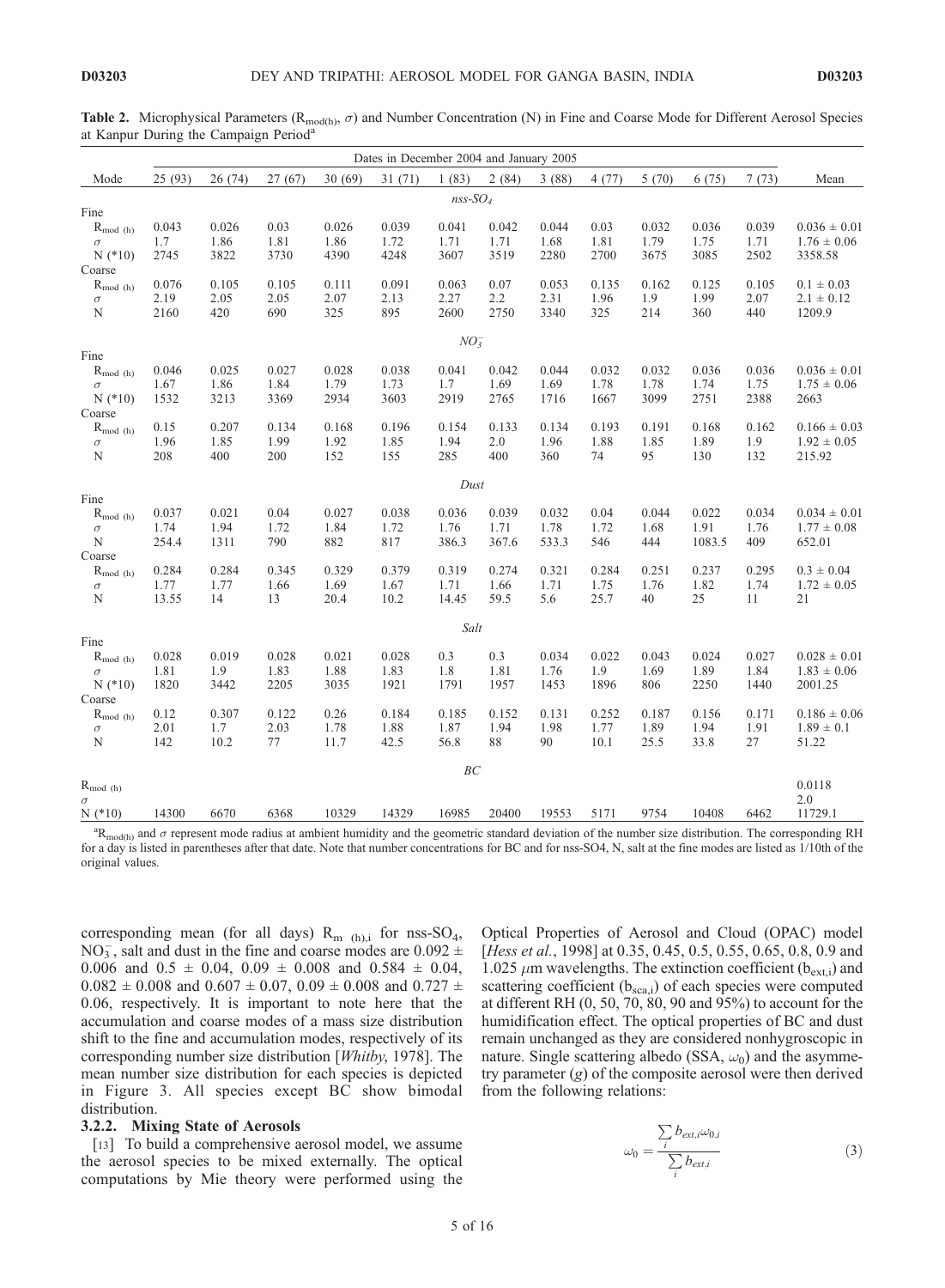

Figure 4. (a) Comparison of model-estimated spectral AOD with AERONET measurements. Vertical bars represent the standard deviations from the mean values represented by the points. (b) Relative proportion of various components to the composite  $AOD<sub>0.5</sub>$ . (c) Wavelength-dependent relative share of the various components to the composite AOD. (d) Change in  $b_{\rm sca}$  and  $b_{\rm abs}$  (at 0.5  $\mu$ m) for the fine ( $b_{\rm scaf}$ ) and  $b_{\text{absf}}$ ) and coarse ( $b_{\text{scac}}$  and  $b_{\text{absc}}$ ) mode fractions with RH (see the text for details). The  $b_{\text{scaf}}$  is plotted in the primary Y axis and the other three parameters are plotted in secondary Y axis. Note that the scales of two Y axes are different. (e) Contribution of fine and coarse mode fractions to the scattering and absorption at 0.5  $\mu$ m. Here, " $b_{scat}$ ", " $b_{abst}$ ," " $b_{scac}$ " and " $b_{absc}$ " denote scattering coefficient of fine mode, absorption coefficient of fine mode, scattering coefficient of coarse mode and absorption coefficient of coarse mode fractions, respectively.  $b_{absf}$ ,  $b_{scac}$  and  $b_{absc}$  are drawn in secondary Y axis. A sharp rise is observed at RH =  $80\%$  for  $b_{scaf}$ , which is marked as deliquescence point for hygroscopic particles in fine mode fraction. (f) Wavelength-dependent absorption coefficient of the composite aerosol. The mean values are fitted with a power law relation. The vertical bars through the mean values are the respective standard deviations.

and

$$
g = \frac{\sum_{i} b_{sca,i}g_i}{\sum_{i} b_{sca,i}}.
$$
 (4)

[14] From the BC number size distribution, we have found that 90% BC particles lie in the fine mode fraction, which we have considered during further computations of the optical properties for the fine and coarse mode fractions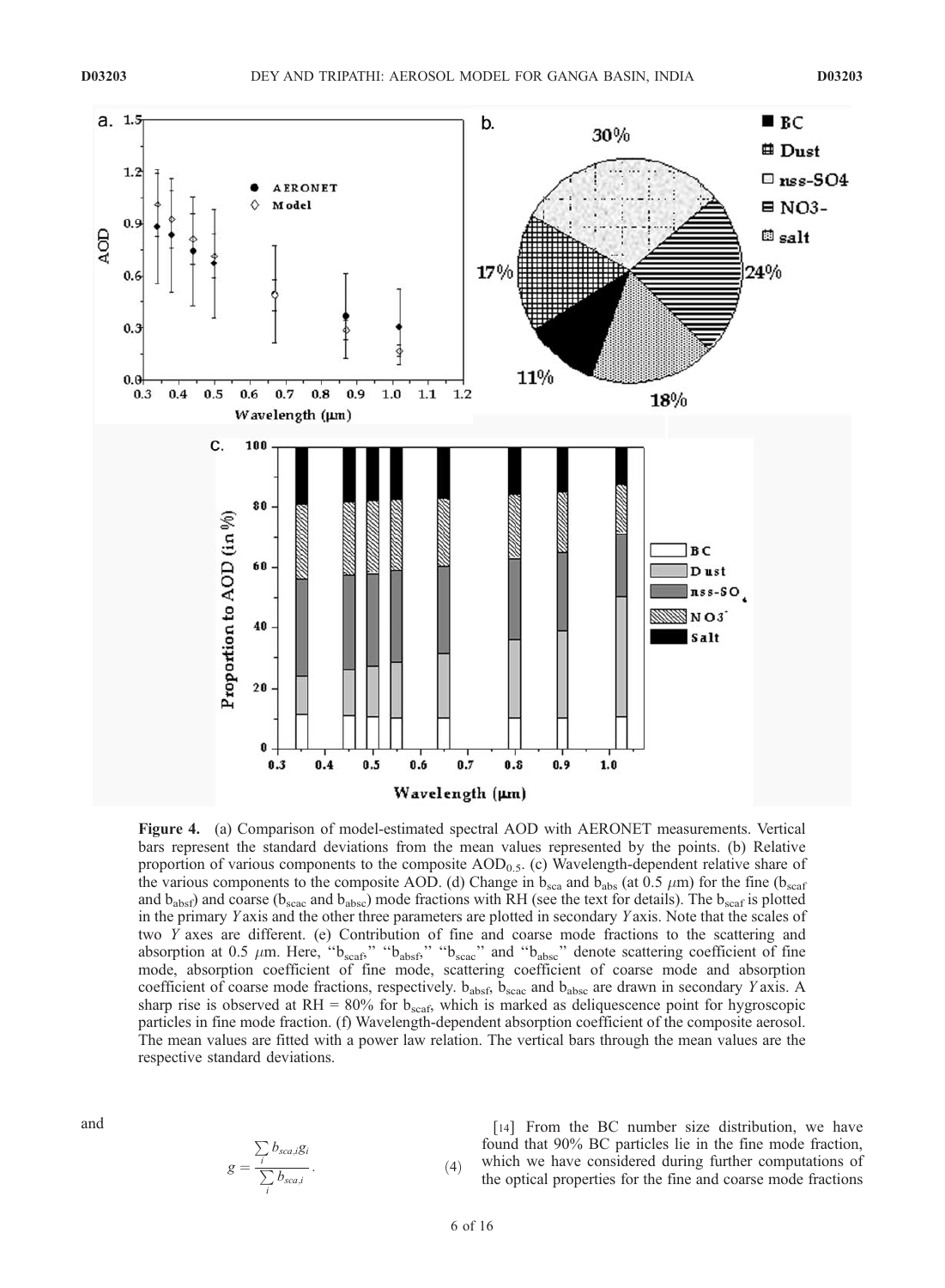

Figure 4. (continued)

separately, which is important to assess the anthropogenic contribution.

# 4. Aerosol Characteristics

# 4.1. Aerosol Optical Depth

[15] Spectral AOD for the composite aerosol was computed from the  $b_{\text{ext}}$ values. As, we do not have real-time vertical profile of aerosols, we assume that the distribution of aerosols in vertical column would be similar to the BC profile derived from aircraft measurements during January 2005 [Tripathi et al., 2005b], which shows that most of the particles are present within the boundary layer. The measured BC concentration at different altitudes was fitted in OPAC model to estimate the BC number concentration at the corresponding heights. Using this information, we have calculated the scale height ( $\sim$ 1.2 km), which has been assumed similar for all the species, as no information is available for the scale heights of different species in Indian region. The modeled spectral AOD, which is the sum of the

AOD by each individual species, was compared with the simultaneous measurements by ground-based CIMEL radiometer (Figure 4a). For direct comparison with AERONET, the AOD values are estimated at the same wavelengths from the model-derived AOD spectra using nonlinear interpolation [Tripathi et al., 2005a]. The vertical bars through each point are the standard deviations of the mean values for the observational period. Although the modelderived AOD spectrum is steeper than AERONET-derived AOD spectrum, the estimated values are within  $\pm 1\sigma$  of the measured values during the study period. The underestimation at the higher wavelengths could be either due to the presence of some missing components aloft, which were not collected at the surface or some components not analyzed from the filter papers in the coarse mode. The unimodal BC size distribution taken from OPAC might increase the steepness of AOD spectrum, as it is mostly confined in the fine mode fraction.

[16] The relative share of each species to the composite AOD at 0.5  $\mu$ m is illustrated in Figure 4b. Contribution of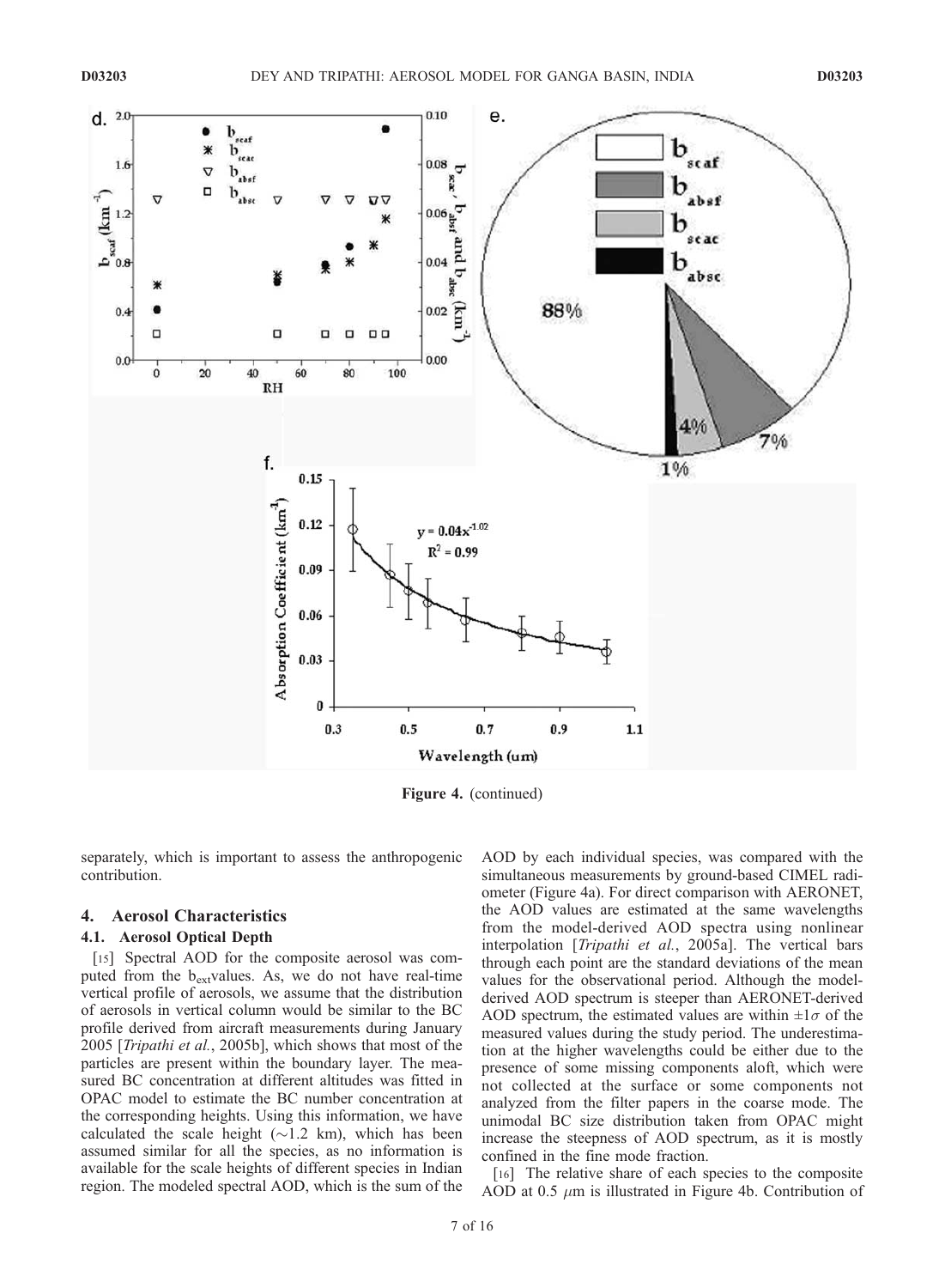|                     |      | Fine Mode | Coarse Mode, h |  |  |
|---------------------|------|-----------|----------------|--|--|
| Wavelength, $\mu$ m | a    |           |                |  |  |
| 0.35                | 1.3  | 2.74      | 0.41           |  |  |
| 0.45                | 1.31 | 2.88      | 0.41           |  |  |
| 0.5                 | 1.32 | 2.94      | 0.4            |  |  |
| 0.55                | 1.33 | 3         | 0.39           |  |  |
| 0.65                | 1.33 | 3.06      | 0.37           |  |  |
| 0.8                 | 1.34 | 3.12      | 0.34           |  |  |
| 0.9                 | 1.34 | 3.14      | 0.31           |  |  |
| 1.025               | 1.33 | 3.11      | 0.22           |  |  |

Table 3. Fitting Parameters for Humidification Factors of Aerosols at Fine and Coarse Mode<sup>a</sup>

<sup>a</sup>Note that the fitting equations for fine and coarse modes are different.

nss-SO<sub>4</sub> (30%) to the AOD<sub>0.5</sub> is maximum, followed by NO<sub>3</sub> (24%), salt (18%), dust (17%) and BC (11%). The contribution of the hygroscopic components (nss-SO<sub>4</sub>,  $NO<sub>3</sub><sup>-</sup>$  and salt) is dominated by the fine mode fraction  $(\sim 90\%)$ , whereas for the mineral dust, the contribution by fine  $(\sim 54\%)$  and coarse mode  $(\sim 46\%)$  are comparable. The  $F_{BC}$  during the observation period varied from 5 to 10%. On average,  $\sim 8\%$  F<sub>BC</sub> contributes 11% to the observed optical depth in Kanpur, whereas over the Indian Ocean, 6%  $F_{BC}$  contributed  $\sim$ 11% to the AOD [Satheesh et al., 1999]. This difference can be explained by the effect of RH on the  $b_{ext}$  of the composite aerosol, as in presence of high ambient RH, the scattering by the fine mode fraction is enhanced because of the hygroscopic growth. Hence the relative percentage of  $b_{\rm sca}$  to  $b_{\rm ext}$ increases, as b<sub>abs</sub>remains unchanged. This effect is more conspicuous in case of internal mixing as in that case, each particle will contribute to the increase in  $b_{\rm sca}$ . The role of RH in the estimated radiative forcing is discussed in details later on.

[17] The contribution of each component to the optical depth was found to vary with wavelength (Figure 4c). nss- $SO_4$ , NO<sub>3</sub> and salt show a decreasing trend (reduction of 11, 9 and 7% relative contribution, respectively), whereas the relative contribution of dust increases from 13 to 40% at the highest wavelength. This shows the significant impact of dust on the aerosol optical property at the higher (near infrared) wavelengths. BC contribution, on the contrary is spectrally insensitive.

## 4.2. Effect of Relative Humidity on the Optical **Property**

[18] To account for the effect of RH on the growth of the particles and subsequently on  $b_{\text{ext}}$ , the wavelengthdependent humidification factor, f(RH), was determined.  $f(RH)$  (=  $b_{ext,RH}/b_{ext,dry}$ ); signifies the increase in  $b_{ext}$ due to enhanced scattering by hygroscopic particles at higher RH as compared with dry-state extinction coefficient,  $b_{\text{ext,dry}}$ . The scattering  $(b_{\text{sea}})$  and absorption coefficient  $(b<sub>abs</sub>)$  at 0.5  $\mu$ m in the fine and coarse mode fractions at different RH are shown in Figure 4d. It is clear that only the scattering coefficient of fine mode fraction shows strong hygroscopic growth, with a sharp change in the curve at around 80% RH (deliquescence point for the hygroscopic components). The scattering coefficient of coarse mode particles display moderate increase, whereas, babs at fine and coarse mode show no variation.

[19] The  $b_{\text{ext}}$  values (sum of  $b_{\text{sea}}$  and  $b_{\text{abs}}$ ) at ambient RH for each observational day for fine mode fraction were fitted in the modeled equations:

$$
b_{ext,RH} = b_{ext, dry} \left( 1 + a (RH/100)^b \right), \tag{5}
$$

whereas, the coarse mode particles were best fitted with an equation of form:

$$
b_{ext, RH} = b_{ext, dry} \Big( 1 - (RH/100)^{-h} \Big). \tag{6}
$$

Here, " $a$ ," " $b$ " and " $h$ " are empirical fitting parameters and their values at each wavelength are listed in Table 3. Kotchenruther et al. [1999] have shown that equation (5) is best suited for the particles showing deliquescent behavior, whereas, equation (6) captures the nature of moderate hygroscopic growth.

[20] The fine mode fraction shows higher rate of hygroscopic growth compared to the coarse mode fraction, which is not surprising. The rate of increase of the surface area is much higher for the fine mode fraction, which enhances the light scattering. These relations are important in the context of the parameterization of AOD in terms of the mass of the chemical species.

#### 4.3. Parameterization of AOD

[21] Aerosol optical property is primarily and most commonly represented by AOD, which can be measured by ground-based radiometer and satellites. AOD depends on the aerosol chemical composition and its vertical distribution. Even to study the aerosol burden and their radiative effects, AOD data are most important and widely available (at least the satellite data product), whereas, the chemical composition data are scanty. In the GB, hence we tried to derive a generalized expression for AOD in terms of the mass concentration of the species at the surface.

[22] The resulting AOD at 0.5  $\mu$ m was parameterized in the form of:

$$
AOD_{0.5} = a_0 + \sum_{i=1}^{6} a_i e_i f(RH)[i]c_i.
$$
 (7)

Here,  $a_0$  is the intercept (0.35978) and  $a_i$  is the regression coefficients of *i*th species (values are listed in Table 4).  $e_i$ and  $[i]$  are the dry mass extinction efficiency and mass concentration of *i*th species, respectively and  $c_i$  is inverse of the percentage contribution of *i*th species to  $AOD<sub>0.5</sub>$ . It is important to account the hygroscopic growth of nss- $SO_4$ ,

Table 4. Coefficients of Parameterization of AOD<sup>a</sup>

| <b>Species</b>      | $a_i$   | f(RH)           | $e_i$ |
|---------------------|---------|-----------------|-------|
| $nss-SO4$           | 0.00825 | $2.03 \pm 0.46$ | 3     |
| N0 <sub>3</sub>     | 0.0056  | $2.03 \pm 0.46$ | 3     |
| Salt                | 0.00797 | $2.03 \pm 0.46$ | 3     |
| BC                  | 0.07669 |                 | 10    |
| (Dust) <sub>f</sub> | 0.07042 |                 |       |
| $(Dust)_{c}$        | 0.00111 |                 | 0.6   |

<sup>a</sup>Unit of e is in  $m^2$  g<sup>-1</sup>. The subscripts "f" and "c" denote the fine and coarse mode fractions, respectively.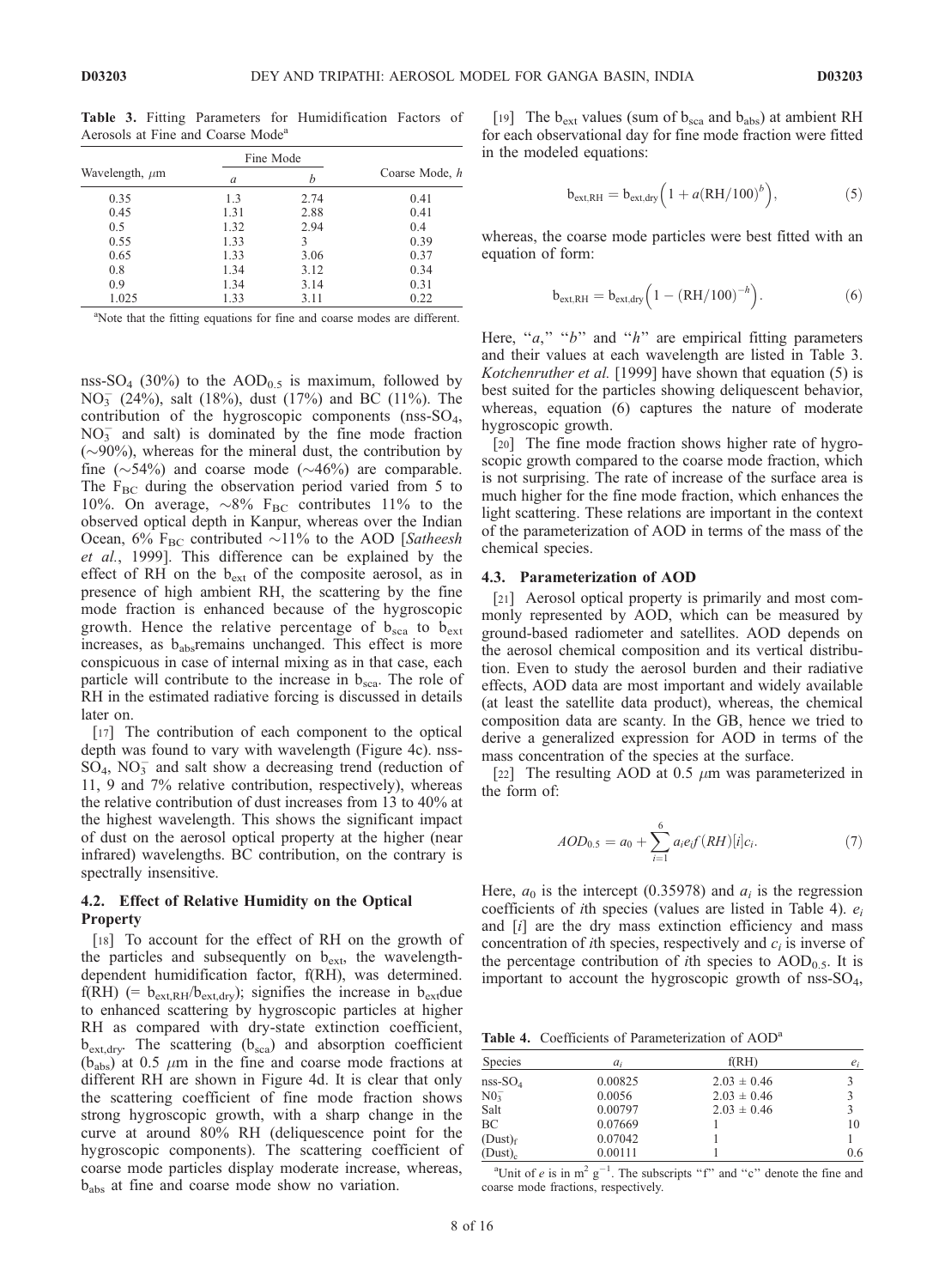$NO<sub>3</sub><sup>-</sup>$  and salt, therefore estimated values of f(RH) for the water-soluble components were used. f(RH) for BC and dust is 1, as  $b_{\text{ext}}$  for these species does not change with RH.  $e_i$  values for different species (Table 4) were taken from Malm et al. [1994].

[23] The regression relation suggests that the surface concentrations of the major aerosol components are able to reproduce 76% of the observed AOD with a root mean square error of 0.134. The rest 24% is attributed to the components in the atmospheric column and some minor species, which were not analyzed. RH has been found to play a significant role in changing the composite aerosol optical property in the region, as without considering f(RH), the regression coefficient comes down to 0.53.

# 4.4. Relative Contribution of Fine and Coarse Mode Fraction

[24] The observed b<sub>ext</sub> and subsequently the optical depth account for both natural and anthropogenic contribution. The natural emission during the winter season mainly coming from the soil is much less compared to that during the summer season, when the dusts transported from the desert regions in the western India and the Middle East Asia add to the local crustal emissions [Dey et al., 2004; Chinnam et al., 2006]. The fine mode fraction of AOD is very high (more than 90%) over the entire GB during the winter season, as observed by MODIS data [*Jethva et al., 2005*]. Tare et al. [2006] using the tracer technique has shown that during the campaign, the contribution of soil-derived components to the measured mass is mostly confined in the coarse mode fraction. In the fine mode fraction, soil-derived components (i.e., fine mode dust) contribute only  $\sim$ 4%. Besides, fine mode dust, natural organics from biogenic emissions (not measured) could contribute to the fine mode fraction. In general, except dust, all other species are either emitted directly from anthropogenic activities or formed in the atmospheric from precursor gases emitted from anthropogenic sources. Even, the biomass burning in this region is not natural; rather they are anthropogenic. Ignoring the contribution from natural organics, the anthropogenic contribution to the AOD has been estimated to be maximum  $\sim$ 83%. Ramanathan and Ramana [2005] have reported that the anthropogenic contribution in the GB during the dry season is  $70 - 80\%$ .

[25] Figure 4e depicts the relative contribution of scattering and absorption by the fine and coarse mode fraction to the total extinction. From the model, we have found that the fine mode fraction contributes 95% (88% and 7% accounts for the scattering and absorption respectively) to the total extinction. The rest 5% contribution comes from the coarse mode fraction, where the ratio of scattering to absorption is 4:1. Another notable finding, coming out of these results is that, although the contribution of absorption by coarse mode fraction is lowest, it results in very low SSA (<0.85). Dey et al. [2005] from AERONET data have shown that over Kanpur, SSA at the fine  $(\omega_f)$  and coarse  $(\omega_c)$  mode, show maximum difference during the winter season. This aspect will be discussed in the next section.

[26] The absorption by the fine mode fraction is mainly attributed to the BC particles. The absorption coefficient

 $(b<sub>abs</sub>)$  estimated from the model has been fitted by a power law relation with wavelength (Figure 4f) in the form of:

$$
b_{abs} = K\lambda^{-a_{abs}},\tag{8}
$$

where  $K$  is a fitting parameter and  $a_{abs}$  is absorption Angström exponent. The value of  $a_{abs}$  was found to be 1.02. In the literature, many studies regarding the wavelengthdependent absorption of BC have been conducted. Schnaiter et al. [2003] have shown that the diesel-soot particles have a wavelength dependence of  $\lambda^{-1}$ , whereas, biomass burning causes a wavelength dependence of  $\lambda^{-2}$  [Kirchstetter et al., 2004]. During the land campaign, in the southern India, *Ganguly et al.* [2005b] have found a value of 1.52 for  $a_{abs}$ , which was attributed to biofuel emission in association to fossil fuel burning.  $a_{abs}$  value for residential biofuel-derived BC varies between 1 and 2.9 [Bond, 2001]. Comparing our results with the existing literature, the main probable source of BC in this region has been inferred to be fossil fuel. Although organics were not measured in the campaign, the spectral variation of  $b_{abs}$  suggests that absorbing organics are not significant in terms of optical properties. However, the nonabsorbing organics may be present in the region, but because of lack of the data, no definite comment can be made on their role in modifying the optical properties. Recently, Garland et al. [2005] have experimentally shown that internally mixed insoluble organics and nss- $SO_4$ will not change the water uptake capability of pure  $nss-SO<sub>4</sub>$ significantly, which means the optical properties will also not be affected greatly.

# 5. Single Scattering Albedo ( $\omega_0$ ) and Asymmetry Parameter (g)

[27]  $\omega_0$ , which indicates the relative contribution of scattering and absorption to the total extinction by aerosols, is an important input to the radiative forcing calculation.  $\omega_0$  and g values derived for each observational day are illustrated in Figure 5a. The model-estimated SSA and  $g$  (at  $0.55 \mu m$  wavelength) lie within the uncertainty of the AERONET measurements for most of the days, which proves that despite some discrepancy in AOD, the model is able to estimate the optical properties governingthe radiative forcing quite well. The mean  $\omega_{0,0.55}$  for the composite aerosol comes out to be  $0.92 \pm 0.02$ , whereas the corresponding value for g is  $0.7 \pm 0.01$ .

[28] We have investigated the spectral variation of  $\omega_f$  and  $\omega_c$  to find a reasonable answer to the observations by Dey et al. [2005], where they have found large difference in  $\omega_f$  and  $\omega_c$  during the winter season. The model- and AERONETderived spectral  $\omega_f$  and  $\omega_c$  are plotted in Figure 5b. In the fine mode fraction, the modeled  $\omega_f$  shows higher spectral dependence (varying from 0.93 at 0.35  $\mu$ m to 0.85 at 1.025  $\mu$ m) compared to the AERONET values. However, the model results show excellent match (maximum difference of  $\sim$ 3.5%) with the AERONET observations in the coarse mode fraction. The spectral variation of  $\omega_f$  and  $\omega_c$  are opposite. As the absorption Angström exponent  $(a_{abs})$  is less than the Angström wavelength exponent (i.e., spectral dependence of AOD,  $\alpha \sim 1.4$ ),  $\omega_0$  should decrease with wavelength [Bergstrom et al., 2004]. This is reflected in the model-derived  $\omega_0$  spectra in fine mode fraction. However,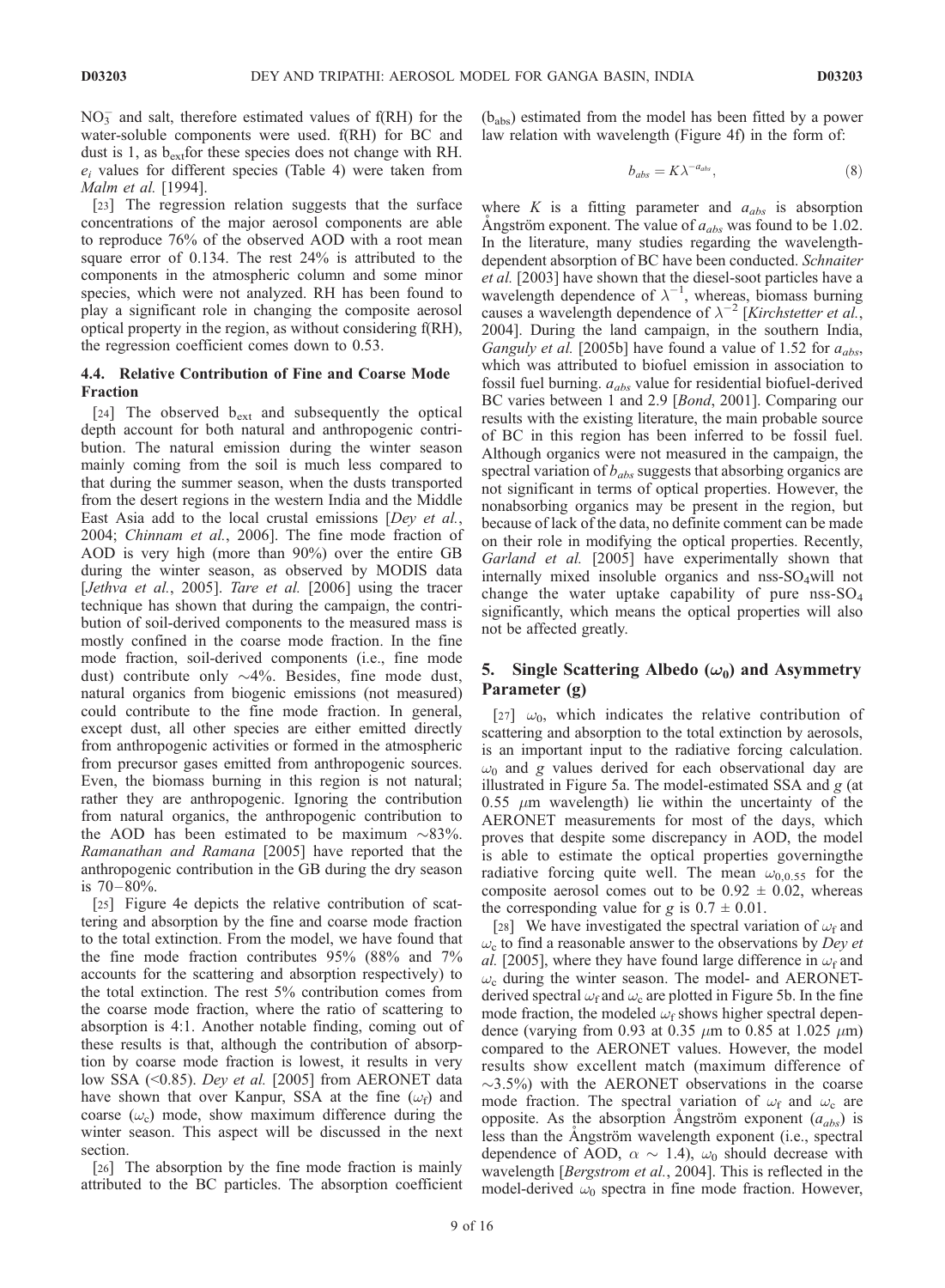

**Figure 5.** (a)  $\omega_{0.0.55}$  and  $g_{0.55}$  deduced from AERONET observations and estimated from the model for each observational day. The AERONET retrieval error is shown as error bar. (b) Spectral dependence of  $\omega_{0.0.55}$  in the fine and coarse mode fractions as derived from the model estimates and AERONET measurements. (c) Variation of  $\omega_{0.0.55}$  and F<sub>S</sub> for the composite aerosol model with RH. The vertical bars through each point (mean) are the standard deviations for the observational period.  $F_s$  indicates the ratio of surface aerosol forcing to TOA aerosol forcing.

the higher spectral variation of  $\omega_f$  in the model results from higher difference in  $\alpha$  and  $a_{abs}$  in case of the model-derived values than the AERONET measurements, as the modelderived  $\alpha$  is higher than AERONET-retrieved  $\alpha$  (as shown by AOD spectra in Figure 4a). Also, it should be noted that the derivation of  $\omega_0$  spectral variation is different for model (direct estimate by Mie theory from surface mass concentration) and AERONET retrieval (inverting the direct and diffuse sky radiance for the atmospheric column). On the other hand, in the coarse mode fraction,  $\omega_0$  has been found to increase with wavelength (varying from 0.715 at 0.35  $\mu$ m to 0.882 at 1.025  $\mu$ m). The increase in  $\omega_c$  with wavelength suggesting more absorption at the lower wavelengths implies that the  $\omega_c$  is dominated by the dust particles [Dubovik et al., 2002].

[29] Low  $\omega_c$  values cannot be due to mineral dust alone. Dubovik et al. [2002], from AERONET measurements near the desert sites, have shown that although the dust  $\omega_0$ increases with wavelength, the values generally lie above 0.9. It is understandable that the dust absorption, which occurs primarily because of the iron oxides (or hematite), is one of the most uncertain parameter to model. Sokolik and Toon [1999] from model calculations have found that even for 20% hematite,  $\omega_{0,0.55}$ becomes  $\sim$ 0.9. In the GB, the Fe content in the local soil-derived dust during the winter season is much less than that during the summer season,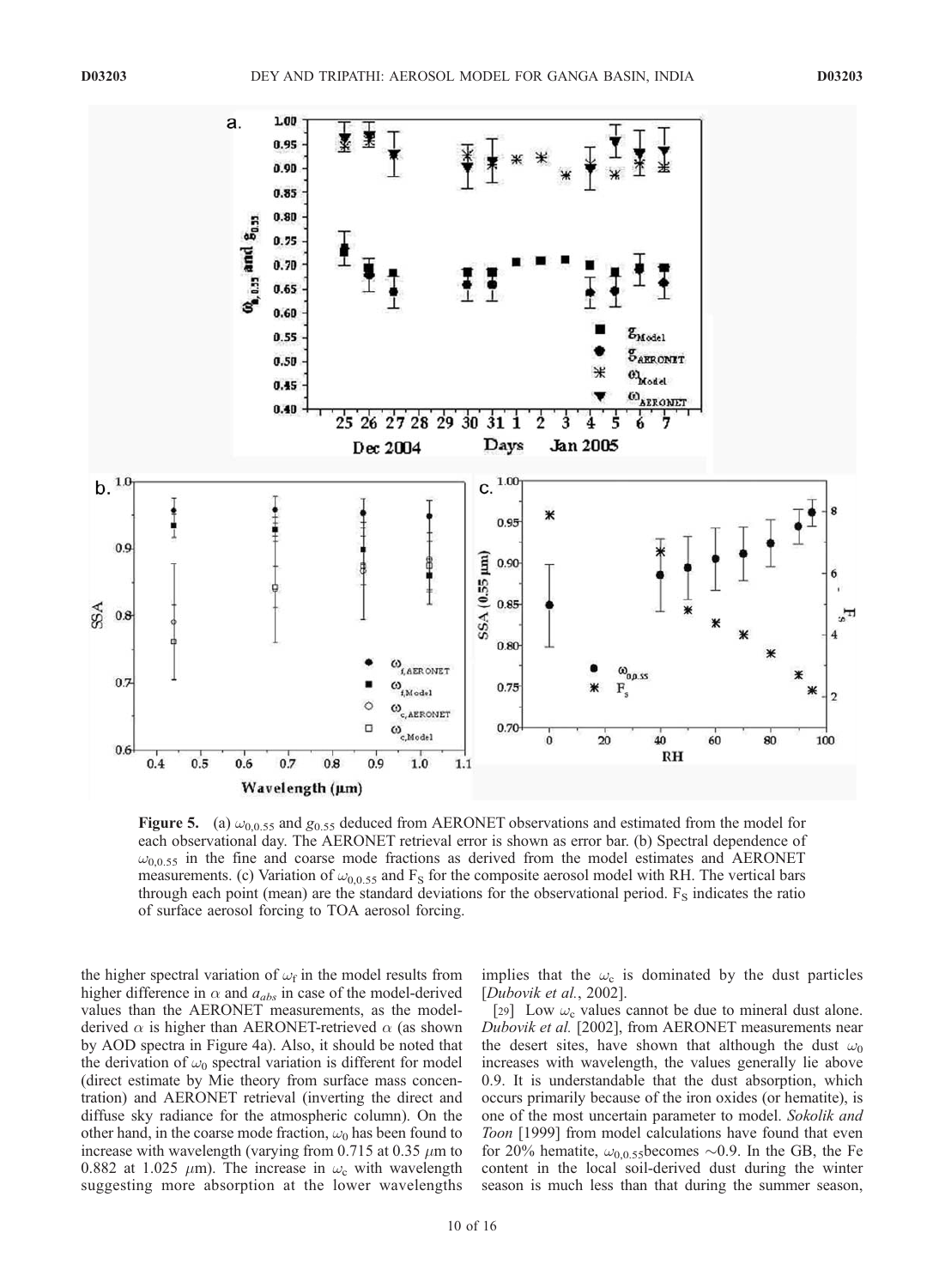when desert dusts are being transported to GB [Chinnam et al., 2006]. The observed excess absorption in the coarse mode is attributed to mixing of BC particles with the dust. This is confirmed by the fact that if all BC particles are removed from the coarse mode,  $\omega_{c,0.55}$  becomes 0.92 with similar increasing spectral trend. The mixing of BC and dust at the coarse mode fraction could be internal, where the BC particles get attached on the surface of dust particles enhancing the absorption efficiency [Clarke et al., 2004].

[30] Another important aspect to be considered here is the RH, as  $\omega_0$  has been found to be sensitive to the RH. For RH below 60%,  $\omega_{0,0.55}$  dips down below 0.9 (Figure 5c), indicating less scattering and higher relative contribution of absorption to the total extinction. Earlier work by Ramanathan and Ramana [2005] has confirmed the presence of absorbing brown cloud over the entire GB. In fact, because of enhanced scattering by fine mode fraction (Figure 4d) with increase in RH, the relative contribution of BC absorption becomes less. This observation is important, because during the foggy/hazy days, RH becomes high over the GB. This means even if absorbing aerosols are present in high concentration, it will not be truly reflected on the net effect on the radiative forcing.

#### 6. Implications to Radiative Forcing

[31] Aerosol radiative forcing at both top of the atmosphere (TOA) and surface (S) has been estimated from the difference in values calculated for the aerosol-free  $F$  (na), and aerosol-laden  $F$  (a), atmosphere, which can be represented as [Moorthy et al., 2005a]:

$$
\Delta F_{\text{TOA/S}} = F(\text{na})_{\text{TOA/S}} - F(\text{a})_{\text{TOA/S}}.\tag{9}
$$

The atmospheric forcing ( $\Delta F_{atm}$ ) is defined as the difference of  $\Delta F_{TOA}$  and  $\Delta F_S$ . The aerosol radiative forcing depends on many factors such as aerosol composition and optical properties, atmospheric condition, cloud properties, surface albedo. Here we have considered clear-sky condition to estimate the aerosol radiative forcing in the shortwave (SW, 0.25 – 4  $\mu$ m) and longwave (LW, 4 – 100  $\mu$ m) wavelength region.

[32] Santa Barbara Discrete Ordinate Radiative Transfer (SBDART) model developed by *Ricchiazzi et al.* [1998] has been used to estimate the aerosol radiative forcing. SBDART is a plane-parallel radiative transfer code based on the discrete ordinate approach and has been used by many investigators to estimate aerosol radiative forcing. The radiative transfer equations are numerically integrated with Discrete Ordinate Radiative Transfer (DISORT) module [Stamnes et al., 1988] in the SBDART. This method uses numerically stable algorithm to solve the equations of plane-parallel radiative transfer in vertically inhomogeneous atmosphere [Ricchiazzi et al., 1998]. In SBDART, the intensity of scattered and thermally emitted radiation can be computed at different directions and heights. Computations can be performed up to 65 atmospheric layers and 40 radiation streams. To account molecular absorption, SBDART relies on low-resolution band models developed for LOWTRAN 7 atmospheric transmission code [Pierluissi and Peng, 1985]. This code provides clear sky atmospheric transmission from 0 to  $50000 \text{ cm}^{-1}$ , which includes the

effects of all radiatively active molecular species in the Earth's atmosphere with a wavelength resolution of 5 nm in the visible and 200 nm in the infrared region.

[33] The input parameter required for DISORT module in SBDART are spectral extinction optical depth  $(\tau_a)$ ,  $\omega_0$  and g (i.e., intensity-weighted average of the cosine of the scattering angle). The scattering phase function required for radiative transfer computations is generated from the asymmetry parameter using the Heyney-Greenstein approximation. Spectral  $\tau_a$ ,  $\omega_0$  and g, calculated from the measured chemical data through the OPAC model assuming external mixing were incorporated in the SBDART model. Pilnis et al. [1995] have shown that the aerosol direct radiative forcing is not much sensitive to the state of mixing.  $\Delta F_{\text{TOA}}$ and  $\Delta F_S$  were estimated for solar zenith angle (SZA) at every 5° interval and the diurnally averaged forcing  $(\Delta F_{TOA/S})$  were calculated by:

$$
\Delta F = \frac{1}{2} \int_0^1 \Delta F(\mu_0) d\mu_0,\tag{10}
$$

where,  $\mu_0$  is the cosine of the SZA. Surface albedo is an important input parameter in the radiative forcing calculation [Satheesh, 2002b]. Satheesh et al. [2002] have shown that if the INDOEX model was used over land (having higher surface reflectance), TOA forcing becomes positive from negative over ocean and the atmospheric forcing increases by 7 W  $m^{-2}$ . We have considered the same surface albedo value (derived from MODIS data), which was used by Tripathi et al. [2005c] for estimating BC radiative forcing during the winter season at Kanpur. During the observational period, SW TOA and surface forcing due to aerosols vary in the range  $-7.6$  to  $-18.8$  W m<sup>-2</sup> and  $-30.9$  to  $-58.4$  W m<sup>-2</sup> (Figure 6a), respectively, with corresponding mean values of  $-12.7 \pm 3$  and  $-43 \pm 8$  W m<sup>-2</sup>. The LW TOA and surface forcing (Figure 6b) vary in the range  $+2.4$  to  $+5.1$  W m<sup>-2</sup> and  $+2$ to  $+4.4$  W m<sup>-2</sup> , respectively, with corresponding mean values of  $+3.6 \pm 0.7$ and  $+2.9 \pm 0.6$  W m<sup>-2</sup>. The mean SW and LW surface forcing efficiency are  $-71.9 \pm 19$  and  $+5 \pm 1.5$  W m<sup>-2</sup> per unit optical depth, whereas the corresponding TOA forcing efficiency are  $-25.3 \pm 10$  and  $6.1 \pm 1.8$  W m<sup>-2</sup>, respectively. The resulting net atmospheric forcing due to SW and LW comes out to be  $+31.3 \pm 9.2$  W m<sup>-2</sup>.

[34] The net positive radiative flux, which is absorbed in the atmosphere, gets transformed into heat. The heating rate of the atmosphere is defined as [Liou, 2002]

$$
\frac{\partial T}{\partial t} = \frac{g}{C_p} \frac{\Delta F_{atm}}{\Delta P},\tag{11}
$$

where  $\delta T/\delta t$  is the heating rate,  $C_p$  is the specific heat capacity of air at constant pressure, g is the acceleration due to gravity and  $P$  is the atmospheric pressure. The resulting heating rate for the atmosphere comes out be  $0.9 \pm 0.3$  K day<sup>-1</sup> over Kanpur. The heating rate during the observational period varies from 0.52 to 1.35 K day<sup>-1</sup>. Tripathi et al. [2005c], from one month (December 2004) measurements, estimated that the atmospheric forcing  $(+71 \text{ W m}^{-2})$ over Kanpur due to BC, was very high and the TOA (+9 W m<sup>-2</sup>) forcing becomes positive. Our results suggest that,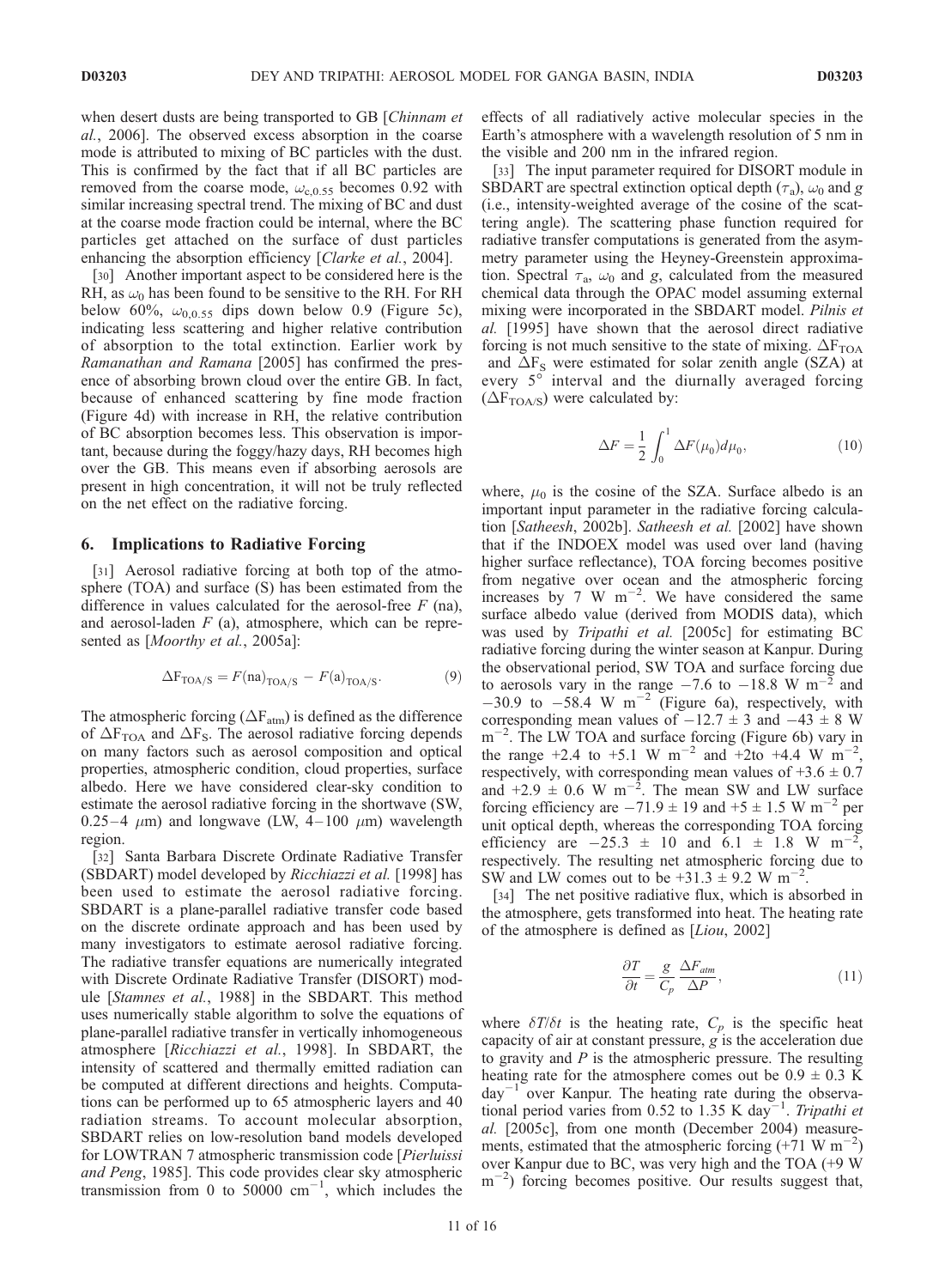

Figure 6. (a) Shortwave clear-sky radiative forcing (in W  $m^{-2}$ ) at the TOA, surface and atmosphere for each observational day. (b) Same as Figure 6a but for longwave region. (c) Variations of the TOA (circle) and surface (star) forcing with the BC mass fraction,  $F_{BC}$  (solid circle and star) and RH (open circle and star). The sensitivity of the forcing with  $F_{BC}$  is estimated at RH = 70% and the sensitivity of forcing with RH is estimated at  $F_{BC} = 6\%$ . (d) Frequency distributions of surface reaching flux as measured by Pyranometer and estimated from the model.

although the net atmospheric absorption reduces considering all the major components, still the absorption is significant as compared with the INDOEX results, where the atmospheric heating rate was estimated to be  $\sim 0.5$  K day<sup>-1</sup> [Satheesh et al., 2002].

[35] As, the aerosol optical properties show strong RH dependence, the aerosol radiative forcing also vary with RH accordingly. We have found that the SW forcing is much more sensitive to RH compared to the LW forcing. Both SW surface and TOA forcing and hence their ratio  $(F<sub>S</sub>,$ indicating the amount of absorbing aerosols [Satheesh and Ramanathan, 2000]) is found to decrease with increasing RH (Figure 5c). This is also indicated by the variation of SSA with RH shown in same plot. The absorbing species in our model are BC and dust, whose contribution to the total

extinction is suppressed at the higher RH, resulting in higher TOA and surface cooling. However, the rate of increase of TOA forcing  $(\Delta F_{TOA}/\Delta RH \sim 0.23 \text{ W m}^{-2})$  is less compared to that for surface forcing  $(\Delta F_S / \Delta RH)$  $\sim$ 0.25 W m<sup>-2</sup>), leading to decrease in F<sub>S</sub>. F<sub>S</sub>decreases very rapidly up to 50% RH, after which the rate of decrease becomes less. The variation of  $F<sub>S</sub>$  with RH depends on the relative proportion of the absorbing and nonabsorbing components, as the model study by Podgorny et al. [2000] have shown that absorbing species contribute more to the surface forcing, while the nonabsorbing species contribute more to TOA forcing. Over Kanpur,  $F_S$  varies between 2.7 to 10.8 with a mean value of  $5 \pm 2.5$ , which is 40% higher than the INDOEX observations [Satheesh et al., 2002].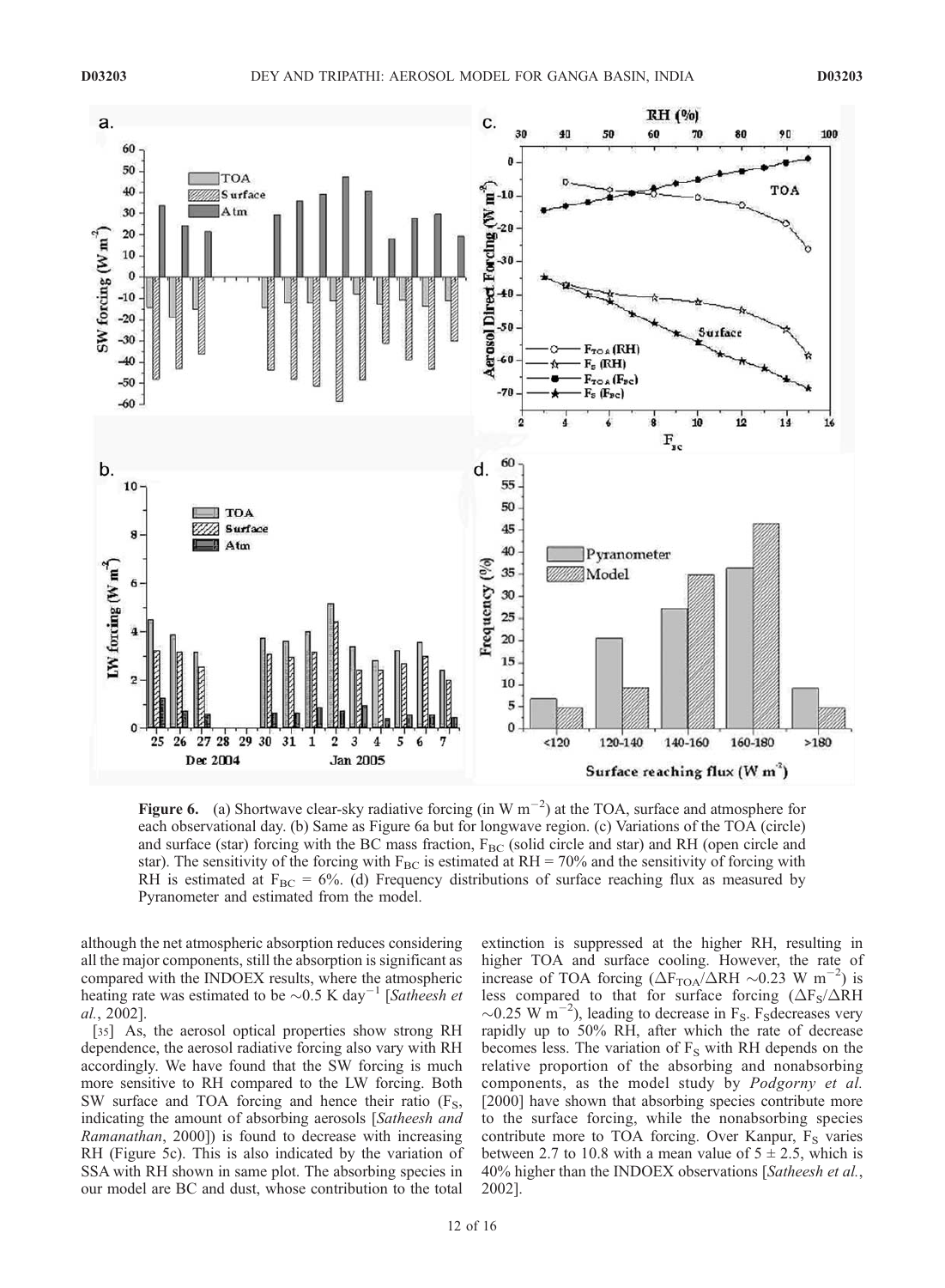[36] In order to apply our model for the GB, we have performed a sensitivity test for the TOA and surface forcing within the realistic range of RH and  $F_{BC}$ , as these two parameters having most significant impact on the radiative forcing, could vary spatially. The variations of the TOA and the surface forcing with RH (varying in between 40 and 95%) and  $F_{BC}$ (varying in the range 3–15%), are shown in Figure 6c. TOA forcing shifts from negative to near zero/ positive and the surface forcing shifts toward more negative values with increase in  $F_{BC}$ , as higher BC concentration enhances the absorption in the atmosphere and contributes to more surface cooling. In contrast, at higher RH, both TOA and surface forcing show more negative values, implying the significance of enhanced scattering by hygroscopic particles. Although, the atmosphere forcing is much less sensitive to RH ( $\Delta F_{atm}/\Delta R$ H ~0.03 W m<sup>-2</sup>) than to  $F_{BC}(\Delta F_{atm}/\Delta F_{BC} \sim 4 \text{ W m}^{-2})$ , the RH effect is best reflected in the variation of  $F<sub>S</sub>$  (Figure 6c).

# 7. Uncertainties in the Estimation of the Radiative Forcing

[37] The aerosol direct radiative forcing has been estimated for Kanpur using the model-derived optical properties in SW and LW wavelength regions. Numerous factors influence the aerosol optical properties and hence the forcing, e.g., size distribution and scale height of each species, state of mixing, RH, F<sub>BC</sub>, surface albedo and sky condition (clouds). Here, all the forcing values are reported for clear-sky conditions assuming similar scale height for all the species. Information about individual scale height for each species is not available in the Indian region. We have seen that reduction of scale height (e.g., if the INDOEX value is chosen) reduces  $AOD_{0.5}$  by  $\sim 10\%$  along with flattening of AOD spectrum. However, in that condition, surface forcing was estimated to be higher by 2 W  $m$ <sup>-</sup>  $\tilde{2}$ (than the present case) and TOA forcing is lower by  $\sim$ 2.6 W m<sup>-2</sup>. In our model, besides BC, the size distributions of other four components were derived from measured mass size distribution. BC size distribution was taken from OPAC, which may induce some error in the estimated optical properties, if it does not match with the actual BC size distribution in this region. An increase of 20% in the Rmod of BC size distribution increases the composite SSA and g (at 0.5  $\mu$ m) by  $\sim$ 2 and 0.4%, respectively and decreases the composite  $AOD_{0.5}$  by 5.8%. This would induce an error of 5% on the TOA and surface forcing estimation.

[38] We extended our model over the entire GB assuming that the emission factors of pollutants are not significantly different in spatial scale over the GB [Reddy and Venkataraman, 2002a, 2002b]. We have tested the sensitivity of TOA and surface forcing due to RH and  $F_{BC}$  and found that the variation of  $F_{BC}$  would induce larger error than the variation of RH. Reddy and Venkataraman [2000] from model calculations have shown that BC contributes 5% to the annual aerosol burden in India. During the winter, average  $F_{BC}$  in Kanpur was found to be  $\sim$ 10% [Tripathi et al., 2005c], in Nainital, it was  $\sim$ 5% [*Pant et al.*, 2006]. There is no estimate of spatial variation of  $F_{BC}$  in GB, hence we have estimated the aerosol forcing using an average  $F_{BC}$ of 6%. 1% increase in  $F_{BC}$  would increase the TOA forcing

by 1.3 W  $\text{m}^{-2}$  and decrease the surface forcing by 2.8 W  $m^{-2}$ . Another factor that may affect the aerosol radiative forcing is the mixing state. Jacobson [2000] has shown that the internally mixed aerosols could exhibit higher absorption than the externally mixed aerosols. On the other hand, many researchers [Pilnis et al., 1995; Hignett et al., 1999] have shown that the mixing state is not so important during the estimation of the total extinction. Satheesh et al. [2002] have shown that the mixing state did not change any conclusions of INDOEX model. In the real scenario, aerosols most likely exist in a state somewhere between externally mixed and internally mixed. However, if the internal mixing exists in form of core-shell configuration, the radiative impact could be different [Chandra et al., 2004; Jacobson, 2000]. The exact nature of the mixing state of ambient aerosols in the GB is still unknown and need to be explored in future.

[39] MODIS-derived surface albedo value can have an average of 6% error in the SW region [Strahler et al., 1999], which will induce  $\sim$ 3.5 and 1.5% error in the estimated TOA and surface forcing, respectively. Pilnis et al. [1995] have shown that single most important parameter influencing the direct forcing is RH (if the composition of aerosols remains more or less constant), as it strongly affects the hygroscopic components. We have used model-derived RHdependent forcing efficiency values to estimate TOA and surface forcing in the GB. Satheesh and Ramanathan [2000] have shown that the forcing calculated using the efficiency values are not influenced by model offsets. However, the error in the estimated aerosol forcing efficiency due to the factors discussed above would propagate, as the model is extended spatially and temporally for the GB. The overall uncertainty in the estimation of TOA and surface forcing due to all these factors is worked out to be  $\sim$ 15%.

[40] A Kipp and Zonen pyranometer deployed in IITK under Solar radiation Network (http://solrad-net.gsfc.nasa. gov/) provides total solar irradiance data from September 2005 onward. Although, it was not possible to directly compare the model-estimated surface radiative flux with the measurements, we have compared the frequency distributions (Figure 6d) of the modeled and measured flux for the winter season. The level 1.0 data of pyranometer-measured surface reaching flux (measured in  $\overrightarrow{M}$  m<sup>-2</sup> day<sup>-1</sup>) in an aerosol-laden atmosphere during December 2005 to January 2006 was converted to W  $\text{m}^{-2}$ . The average surface forcing efficiency calculated from the model using chemical data during the observational period and  $AOD_{0.5}$  measured by AERONET were used to estimate the surface reaching flux in each day in the winter season (December 2004 to January 2005). The frequency distributions reveal that almost 90% data falls within 120–180 W m<sup>-2</sup> range. Considering the fact that the absolute error in pyranometer-measured flux could be as high as 10 W m<sup>-2</sup> [Satheesh et al., 1999], and the data level is 1.0, which is not quality assured, at least, it can be commented that the model-derived fluxes lie in the similar range with the measured fluxes.

## 8. Applicability of the Model for the GB

[41] We have considered an average of 70% RH and 6%  $F_{BC}$  during the winter season to estimate the aerosol forcing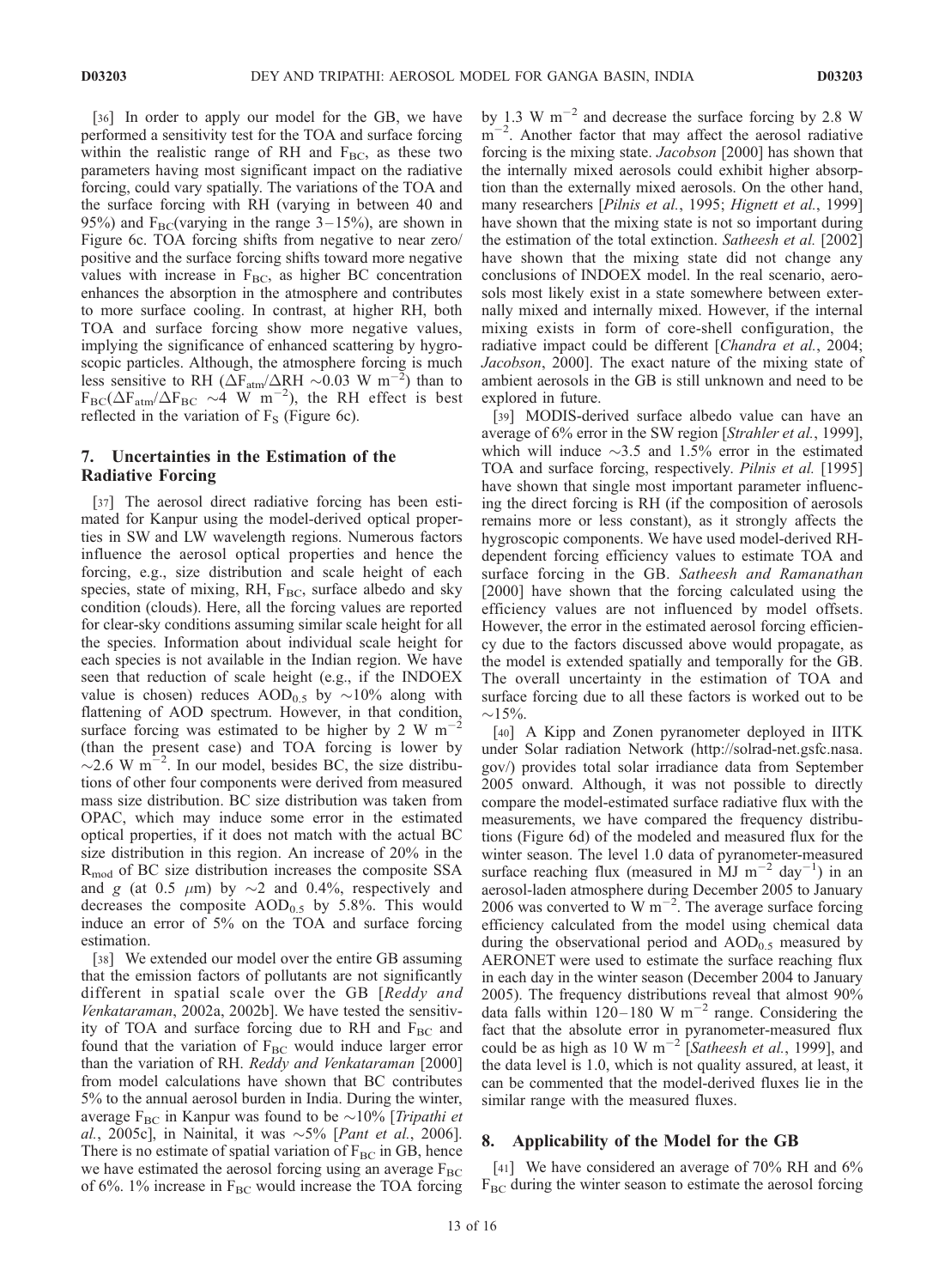| Area          | Period      | <b>TOA</b>       | Surface           | Atmosphere | Comments (Reference)                        |
|---------------|-------------|------------------|-------------------|------------|---------------------------------------------|
| Kanpur        | $Dec - Feb$ | $-9.1$           | $-40.4$           | $+31.3$    | urban, $SW + LW$ (this study)               |
| Delhi         | $Dec - Feb$ | $-8.1$           | $-39.6$           | $+31.5$    | urban, $SW + LW$ (this study)               |
| Agra          | $Dec-Feb$   | $-9$             | $-42.5$           | $+33.5$    | urban, $SW + LW$ (this study)               |
| Allahabad     | $Dec - Feb$ | $-9.5$           | $-44.3$           | $+34.8$    | urban, $SW + LW$ (this study)               |
| Varanasi      | $Dec - Feb$ | $-10.4$          | $-49$             | $+38.6$    | urban, $SW + LW$ (this study)               |
| Patna         | $Dec - Feb$ | $-10.2$          | $-47.9$           | $+37.7$    | urban, $SW + LW$ (this study)               |
| Kolkata       | $Dec - Feb$ | $-9.6$           | $-46.2$           | $+36.6$    | urban, $SW + LW$ (this study)               |
| <b>GB</b>     | $Dec - Feb$ | $-6.4$           | $-30.2$           | $+23.8$    | $SW + LW$ (this study)                      |
| <b>GB</b>     | $Dec - Feb$ | $-8.6$           | $-32$             | $+23.4$    | SW (this study)                             |
| <b>GB</b>     | $Oct-May$   | $\sim \! 0$      | $-32$             | $+32$      | SW [Ramanathan and Ramana, 2005]            |
| Bangalore     | $Nov-Dec$   | $+5$             | $-23$             | $+28$      | urban, SW [Babu et al., 2002]               |
| Pune          | $Nov-Apr$   | $\Omega$         | $-33$             | $+33$      | urban, SW [Pandithurai et al., 2004]        |
| Central India | Feb         | $+0.7$ to $-11$  | $-15$ to $-40$    |            | urban and rural, SW [Ganguly et al., 2005c] |
| AS            | $Mar-Apr$   | $-12$            | $-27$             | $+15$      | polluted marine, SW [Moorthy et al., 2005a] |
| AS            | $Nov-Mar$   | $-6.1$ to $-3.8$ | $-5.5$ to $-16.2$ | $+15$      | $SW + LW$ [ <i>Satheesh et al., 2006</i> ]  |
| <b>BOB</b>    | Mar         | $-4$             | $-27$             | $+23$      | polluted marine, SW [Satheesh, 2002a]       |
| <b>BOB</b>    | Feb         | $-10.6$          | $-26.6$           | $+16$      | SW [Ganguly et al., 2005a]                  |
| IO            | Feb-Mar     | $-10$            | $-29$             | $+19$      | polluted marine, SW [Satheesh et al., 2002] |

Table 5. TOA, Surface and Atmosphere Forcings Over the Major Cities in the GB and the Adjacent Oceanic Regions<sup>a</sup>

<sup>a</sup>Unit is W m<sup>-2</sup>. "AS," "BOB" and "IO" represent Arabian Sea, Bay of Bengal and Indian Ocean, respectively.

using our model for the GB. At this condition, the TOA and surface forcing efficiency in the SW calculated from the model are  $-89$  and  $-24 \text{ W m}^{-2}$  (per unit optical depth). For LW forcing, as it is not much sensitive to RH, we have considered the same efficiency values estimated for Kanpur. Ramanathan and Ramana [2005] have calculated the dry season (October-May) average surface forcing for the GB considering an average surface forcing efficiency value of  $-73$  W m<sup>-2</sup>, which is very close to our model-estimated value at Kanpur. Their value is averaged for the winter, spring and summer seasons, while it is obvious that with increase in surface albedo during the summer, the surface forcing will increase. Also, they have considered the surface and TOA forcing efficiency values of Kathmandu (a station in the Himalayan mountain range) to be valid for the GB.

[42] We considered MODIS-derived  $AOD_{0.55}$  data, which show a mean value of  $0.36 \pm 0.14$  during the winter season (December 2004 to February 2005). The TOA and surface forcings were obtained by multiplying the corresponding efficiency values in SW and LW. Thus the mean TOA and surface forcing for the GB during the winter season come out to be  $-8.6$  and  $-32 \text{ W m}^{-2}$  in SW and  $+2.2$  and  $+1.8 \text{ W}$  $m^{-2}$  in the LW. In comparison, Ramanathan and Ramana [2005] obtained SW TOA and surface forcing values of zero and  $-32 \pm 6$  W m<sup>-2</sup>. This is not surprising, as in the summer, the combined effect of drier atmosphere and enhanced surface albedo in the GB changes the TOA forcing from negative to zero, even becomes positive during the dust events [Chinnam et al., 2006]. In the summer, during the dust events in May, SW TOA forcing in Kanpur was estimated to be +11  $\pm$  0.7 W m<sup>-2</sup> [Chinnam et al., 2006], which clearly indicates that if the forcing is averaged for the dry season (i.e., October–May), TOA forcing would shift toward zero or even positive. Recently, Sarkar et al. [2006] have used CERES earth radiation budget data for estimation of TOA forcing over India. They have found that TOA forcing during the winter season over the major cities in the GB varies from  $-4.5$  to  $-18$  W m<sup>-2</sup>. The TOA and surface forcings over the major cities (shown in Figure 1) in the GB, other populated cities in India and the adjacent oceans are listed in Table 5 for comparative study. It can be

commented that our estimates of TOA forcing lie within the range given by Sarkar et al. [2006].

[43] All the major cities in the GB have similar kind of atmospheric forcing values ( $> +30 \, \text{W m}^{-2}$ ), implying that the effect of pollution is maximum over the central GB (covering these cities, Figure 1) during the winter. Pant et al. [2006] have studied the aerosol optical properties and estimated the radiative forcing during the same period at a high-altitude location, Nainital in the foothills of Himalayas, which provides the background to compare the results from polluted regions in the GB. The atmospheric forcing in those populated urban areas is  $7-9$  times higher than that over Nainital. Comparison with the wintertime forcing values over the adjacent oceans reveals that the atmospheric forcing in the GB  $(+23.8 \text{ W m}^{-2})$  is higher than atmospheric forcing over the oceans. The average  $F_S$  over GB ( $\sim$ 3.7 for SW) is 23% higher than  $F<sub>S</sub>$ over the Indian Ocean, implying higher concentration of absorbing aerosols in the GB. The net atmospheric forcing in the GB translates into a heating rate of  $0.67$  K day<sup>-1</sup> for the lower atmosphere. The aerosols over the GB reduce the solar radiation reaching the surface by  $\sim$ 19%, which is significant in terms of their effect on the boundary layer stability and humidity profile [Ramanathan] and Ramana, 2005]. Our model, based on direct simultaneous measurements of size-segregated aerosol composition and physical parameters, can be very helpful in improvement of the current understanding of these issues along with the effect of the aerosols on long-term climate changes over the GB, which is the most populated and probably the most polluted river basin in the world.

#### 9. Summary and Conclusions

[44] An aerosol model, representative of the GB for the winter season was developed from the collocated aerosol physical, chemical and optical measurements. The major conclusions of our study are as follows:

[45] 1. Mean AOD<sub>0.55</sub>, over the entire GB, is high (0.36  $\pm$ 0.14) during the winter season compared to that over the southern and central India. The observed aerosol optical properties over the GB are dominated by the anthropogenic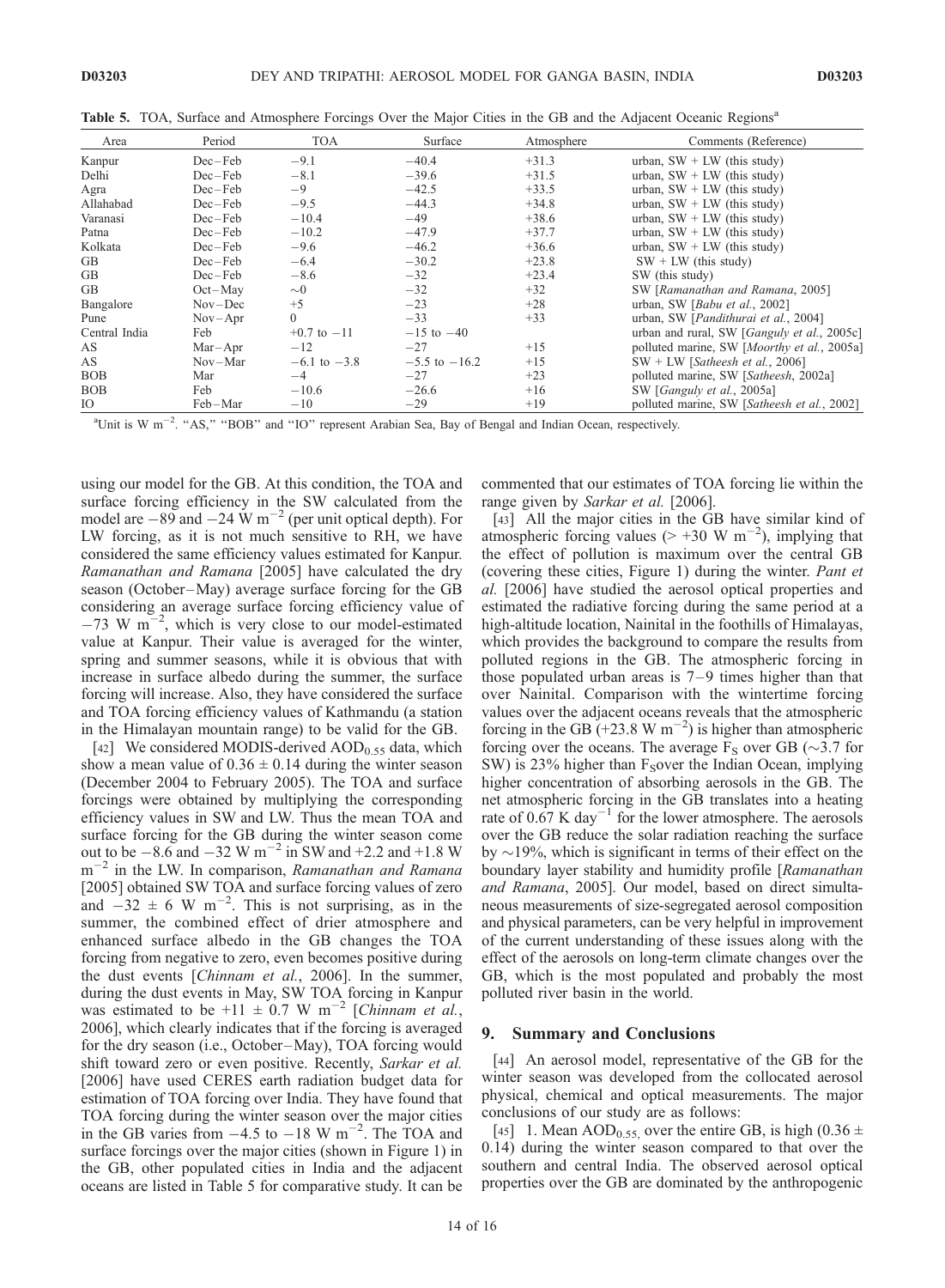aerosols, whose relative contribution to the total extinction has been estimated maximum to be 83%.

[46] 2.  $(NH_4)_2SO_4$  is the most dominant species, which contributes  $\sim 30\%$  to the AOD<sub>0.5</sub>, followed by NO<sub>3</sub> ( $\sim$ 24%), salt ( $\sim$ 18%), dust ( $\sim$ 17%) and BC ( $\sim$ 11%). It should be mentioned here that the organics were not measured. The relative contribution of  $(NH<sub>4</sub>)<sub>2</sub>SO<sub>4</sub>$ ,  $NO<sub>3</sub>$ and salt decrease with wavelength and that of dust increases three times, whereas, relative share of BC is spectrally constant.

[47] 3. The scattering coefficient in the fine mode fraction strongly depends on the RH, where, it shows a sharp rise after 80% RH. As, 88% extinction is due to the fine mode scattering, the observed composite aerosol optical properties are strongly influenced by RH. The spectral variation of the absorption coefficient suggests that the major source for the BC in this region is fossil fuel.

[48] 4. A parameterized equation was developed, which reproduces the observed AOD up to 76% (with RMS error of 0.134) by the surface concentration of the chemical species.

[49] 5. The spectral variation of  $\omega_0$  in the coarse mode suggests mixing of BC and dust in the GB. Although the model-derived AOD spectrum is steeper than AERONETretrieved AOD spectrum, the SSA and g in close agreement implies that the model is able to reproduce the aerosol radiative properties quite well.

[50] 6. The mean clear-sky and diurnally averaged TOA and the surface radiative forcing at the SW for the composite aerosol model over Kanpur are  $-13 \pm 3$  and  $-43 \pm 8$  W m<sup>-2</sup> , respectively. The corresponding longwave forcings are  $3.6 \pm$ 0.7 and  $2.9 \pm 0.6$  W m<sup>-2</sup>. Extending our model over the GB, the net mean TOA and surface forcing come out to be  $-6.4$  and  $-30.2$  W m<sup>-2</sup> with an overall uncertainty of 15%. High atmospheric absorption  $(+23.8 \text{ W m}^{-2})$  over the entire GB transforms into a heating rate of 0.67 K day<sup>-1</sup>, which is 25% higher than the INDOEX values.

[51] **Acknowledgments.** This work is carried out under the research project sponsored by DST-ICRP program. We appreciate the efforts of PIs in establishing and maintaining the Kanpur AERONET and Solar Radiation Network site. We acknowledge two reviewers for giving valuable comments which helped us in improving the original version of the manuscript.

#### References

- Babu, S. S., and K. K. Moorthy (2002), Aerosol black carbon over a tropical station in India, Geophys. Res. Lett., 29(23), 2098, doi:10.1029/2002GL015662.
- Babu, S. S., S. K. Satheesh, and K. K. Moorthy (2002), Aerosol radiative forcing due to enhanced black carbon at an urban site in India, Geophys. Res. Lett., 29(18), 1880, doi:10.1029/2002GL015826.
- Bergstrom, R. W., P. Pilewskie, J. Pommier, M. Rabbette, P. B. Russell, B. Schmid, J. Redemann, A. Higurashi, T. Nakajima, and P. K. Quinn (2004), Spectral absorption of solar radiation by aerosols during ACE-Asia, J. Geophys. Res., 109, D19S15, doi:10.1029/2003JD004467.
- Bond, T. C. (2001), Spectral dependence of visible light absorption by carbonaceous particles emitted from coal combustion, Geophys. Res. Lett.,  $28(21)$ ,  $4075 - 4078$ .
- Chandra, S., S. K. Satheesh, and J. Srinivasan (2004), Can the state of mixing of black carbon aerosols explain the mystery of 'excess' atmospheric absorption?, Geophys. Res. Lett., 31, L19109, doi:10.1029/ 2004GL020662.
- Chate, D. M., and T. S. Pranesha (2004), Field measurements of submicron aerosol concentration during cold season in India, Curr. Sci., 86(12),  $1610 - 1613$ .
- Chinnam, N., S. Dey, S. N. Tripathi, and M. Sharma (2006), Dust events in Kanpur, northern India: Chemical evidence for source and implications to

radiative forcing, Geophys. Res. Lett., 33, L08803, doi:10.1029/ 2005GL025278.

- Clarke, A. D., et al. (2004), Size distributions and mixtures of dust and black carbon aerosols in Asian outflow: Physiochemistry and optical properties, J. Geophys. Res., 109, D15S09, doi:10.1029/2003JD004378.
- Dey, S., S. N. Tripathi, R. P. Singh, and B. N. Holben (2004), Influence of dust storms on aerosol optical properties over the Indo-Gangetic basin, J. Geophys. Res., 109, D20211, doi:10.1029/2004JD004924.
- Dey, S., S. N. Tripathi, R. P. Singh, and B. N. Holben (2005), Seasonal variability of aerosol parameters over Kanpur, an urban site in Indo-Gangetic basin, Adv. Space Res., 36, 778-782.
- Dubovik, O., and M. D. King (2000), A flexible inversion algorithm for retrieval of aerosol optical properties from Sun and sky radiance measurements, *J. Geophys. Res.*, 105(D16), 20,673-20,696.
- Dubovik, O., B. N. Holben, T. F. Eck, A. Smirnov, Y. J. Kaufman, M. D. King, D. Tanre, and I. Slutsker (2002), Variability of absorption and optical properties of key aerosol types observed in worldwide locations, J. Atmos. Sci., 59, 590 – 608.
- Ganguly, D., A. Jayaraman, and H. Gadhavi (2005a), In situ ship cruise measurements of mass concentration and size distribution of aerosols over Bay of Bengal and their radiative impacts, J. Geophys. Res., 110, D06205, doi:10.1029/2004JD005325.
- Ganguly, D., A. Jayaraman, H. Gadhavi, and T. Rajesh (2005b), Features in wavelength dependence of aerosol absorption observed over central India, Geophys. Res. Lett., 32, L13821, doi:10.1029/2005GL023023.
- Ganguly, D., H. Gadhavi, A. Jayaraman, T. A. Rajesh, and A. Misra (2005c), Single scattering albedo of aerosols over central India: Implications for the regional aerosol radiative forcing, Geophys. Res. Lett., 32, L18803, doi:10.1029/2005GL023903.
- Garland, R. M., M. E. Wise, M. R. Beaver, H. L. DeWitt, A. C. Aiken, J. L. Jimenez, and M. A. Tolbert (2005), Impact of palmitic acid coating on water uptake and loss of ammonium sulfate particles, Atmos. Chem. Phys.,  $5, 1951 - 1961$ .
- Girolamo, L. D., et al. (2004), Analysis of Multi-angle Imaging Spectro-Radiometer (MISR) aerosol optical depths over greater India during winter 2001 – 2004, Geophys. Res. Lett., 31, L23115, doi:10.1029/ 2004GL021273.
- Hess, M., P. Koepke, and I. Schultz (1998), Optical properties of aerosols and clouds: The software package OPAC, Bull. Am. Meteorol. Soc., 79, 831 – 844.
- Hignett, P., J. P. Taylor, P. N. Francis, and M. D. Glew (1999), Comparison of observed and modeled direct aerosol forcing during TARFOX, J. Geophys. Res., 104, 2279 – 2287.
- Holben, B. N., et al. (2001), An emerging ground-based aerosol climatology: Aerosol optical depth from AERONET, J. Geophys. Res., 106, D11,  $12,067 - 12,097$ .
- Houghton, J. T., Y. Ding, D. J. Griggs, M. Noguer, P. J. van der Winden, and X. Dai (Eds.) (2001), Climate Change 2001: The Scientific Basis. Contribution of Working Group 1 to the Third Assessment Report, 881 pp., Cambridge Univ. Press, New York.
- Jacobson, M. Z. (2000), A physically-based treatment of elemental carbon optics: Implications for global direct forcing of aerosols, Geophys. Res. Lett.,  $27(2)$ ,  $217 - 220$ .
- Jethva, H., S. K. Satheesh, and J. Srinivasan (2005), Seasonal variability of aerosols over the Indo-Gangetic basin, J. Geophys. Res., 110, D21204, doi:10.1029/2005JD005938.
- Kirchstetter, T. W., T. Novakov, and P. V. Hobbs (2004), Evidence that the spectral dependence of light absorption by aerosols is affected by organic carbon, J. Geophys. Res., 109, D21208, doi:10.1029/2004JD004999.
- Kotchenruther, R. A., P. V. Hobbs, and D. A. Hegg (1999), Humidification factors for atmospheric aerosols off the mid-Atlantic coast of the United States, J. Geophys. Res., 104(D2), 2239 – 2251.
- Liou, K. N. (2002), An Introduction to Atmospheric Radiation, 583 pp., Elsevier, New York.
- Mallet, M., J. C. Rogers, S. Despiau, J. P. Putaud, and O. Dubovik (2004), A study of the mixing state of black carbon in urban zone, J. Geophys. Res., 109, D04202, doi:10.1029/2003JD003940.
- Malm, W. C., J. F. Sisler, D. Huffman, R. A. Eldred, and T. A. Cahill (1994), Spatial and seasonal trends in particle concentration and optical extinction in United States, J. Geophys. Res., 99(D1), 1347-1370.
- Moorthy, K. K., S. S. Babu, and S. K. Satheesh (2003), Aerosol spectral depths over the Bay of Bengal: Role of transport, Geophys. Res. Lett., 30(5), 1249, doi:10.1029/2002GL016520.
- Moorthy, K. K., S. S. Babu, and S. K. Satheesh (2005a), Aerosol characteristics and radiative impacts over the Arabian Sea during the intermonsoon season: Results from ARMEX Field Campaign, J. Atmos. Sci., 62,  $192 - 206$ .
- Moorthy, K. K., et al. (2005b), Wintertime spatial characteristics of boundary layer aerosols over peninsular India, J. Geophys. Res., 110, D08207, doi:10.1029/2004JD005520.